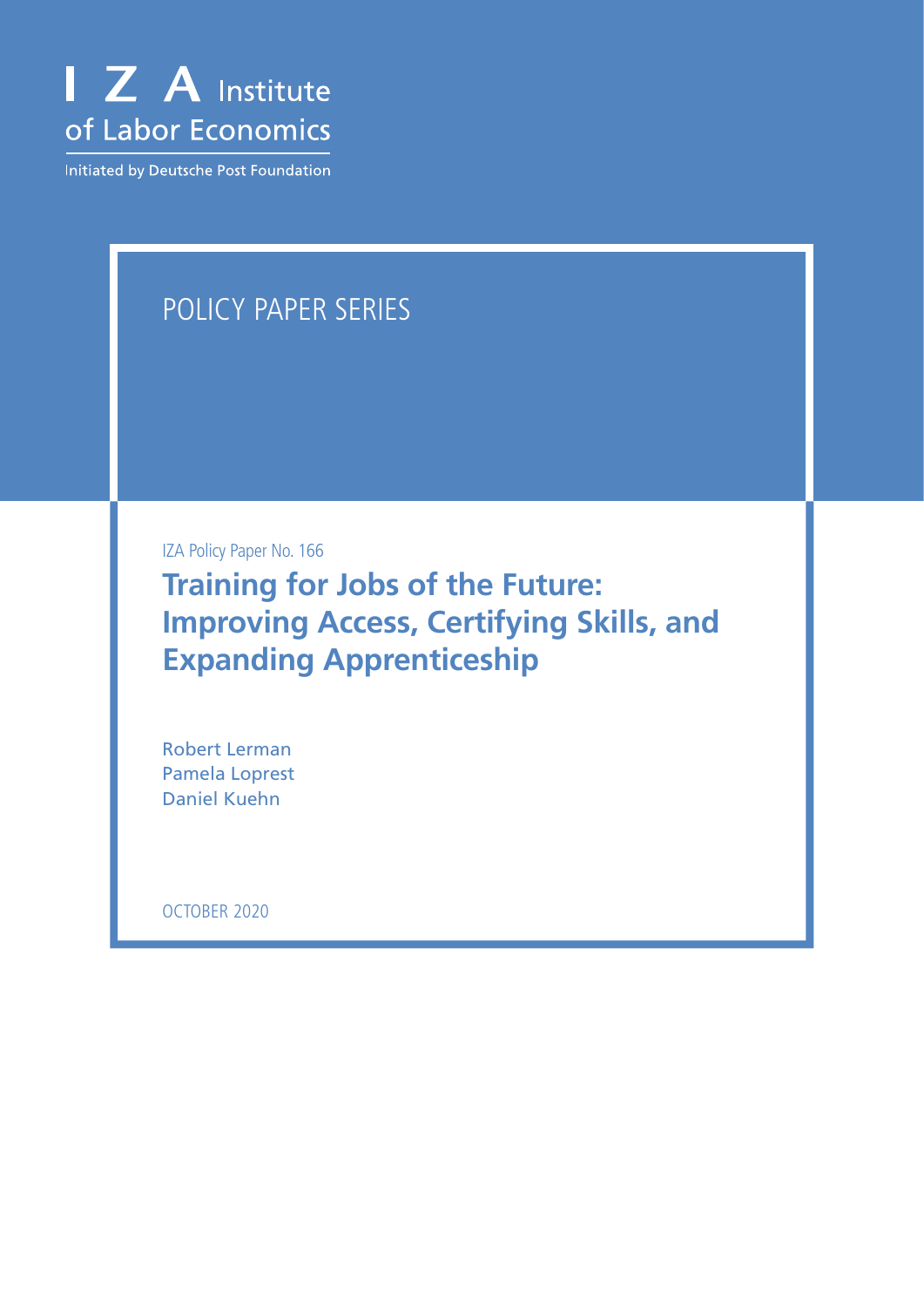

Initiated by Deutsche Post Foundation

# POLICY PAPER SERIES

IZA Policy Paper No. 166

# **Training for Jobs of the Future: Improving Access, Certifying Skills, and Expanding Apprenticeship**

#### **Robert Lerman**

*Urban Institute, American University and IZA*

**Pamela Loprest** *Urban Institute*

**Daniel Kuehn** *Urban Institute*

OCTOBER 2020

Any opinions expressed in this paper are those of the author(s) and not those of IZA. Research published in this series may include views on policy, but IZA takes no institutional policy positions. The IZA research network is committed to the IZA Guiding Principles of Research Integrity.

The IZA Institute of Labor Economics is an independent economic research institute that conducts research in labor economics and offers evidence-based policy advice on labor market issues. Supported by the Deutsche Post Foundation, IZA runs the world's largest network of economists, whose research aims to provide answers to the global labor market challenges of our time. Our key objective is to build bridges between academic research, policymakers and society.

IZA Policy Papers often represent preliminary work and are circulated to encourage discussion. Citation of such a paper should account for its provisional character. A revised version may be available directly from the author.

| IZA - Institute of Labor Economics                 |                                                      |             |
|----------------------------------------------------|------------------------------------------------------|-------------|
| Schaumburg-Lippe-Straße 5-9<br>53113 Bonn, Germany | Phone: +49-228-3894-0<br>Email: publications@iza.org | www.iza.org |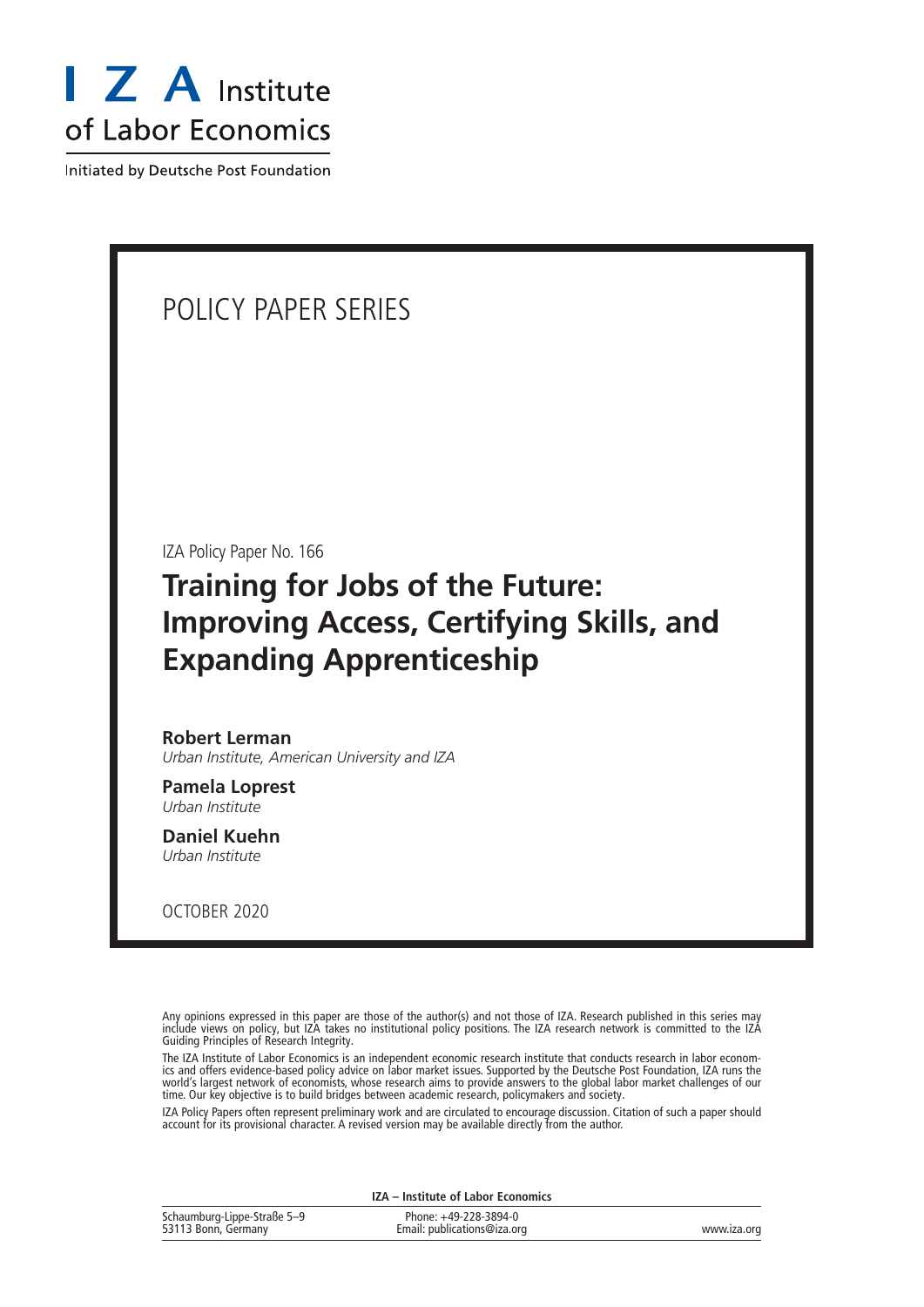# ABSTRACT

# **Training for Jobs of the Future: Improving Access, Certifying Skills, and Expanding Apprenticeship\***

Long run labor market trends in the American economy pose significant challenges. The employment-to-population ratio has steadily fallen. Growth in real money wages has been slow, with the most rapid gains taking place among workers at the top of the earnings distribution. One source of these trends is low starting wages, which suggests weak transitions from school to the labor market. Limited skills relative to the demands of employers also play a role. This paper proposes three major policy initiatives for upgrading and expanding worker training to bolster productivity and wages: 1) Improve access to in-demand training through better information, technology, and targeted funding; 2) Strengthen connections between career and technical education and training and employer needs through competency-based training, career pathways, and improved certification and verification of skills. 3) Build a robust apprenticeship system that emphasizes learning by doing in a context that involves apprentice contributions to production and culminates in a respected occupational credential. The strategies go beyond the "academic-only" approach commonly pursued in the US. They widen routes for young workers to rewarding careers, and help experienced workers adapt to changing labor markets with improved options over the life course for learning and documenting skills. By upgrading information and using approaches that recognize differences in learning styles, we believe the proposed policies will build, sustain, and recognize a diverse set of skills that will make the majority of American workers more productive and more resilient, strengthen the economy, the budget, and substantially raise living standards for tens of millions of Americans.

| <b>JEL Classification:</b> | J08, J24, M53                                                 |
|----------------------------|---------------------------------------------------------------|
| Keywords:                  | apprenticeship, training, skills, job matching, certification |

**Corresponding author:** Robert I. Lerman 7213 Bybrook Lane Chevy Chase, MD 20815 USA E-mail: blerman@urban.org

<sup>\*</sup> This paper was prepared as part of a Concord Coalition project on fiscal responsibility and economic growth. Generous financial support was provided by Jeff Fox, Chairman and CEO of Harbour Group, St Louis Missouri. We are grateful to them and to all our funders, who make it possible for Urban to advance its mission. This paper benefited from comments provided by Bob Bixby, Jeff Fox, Demetra Smith Nightingale, Molly Scott, and other authors convened for the Concord Coalition project on an earlier draft of the paper.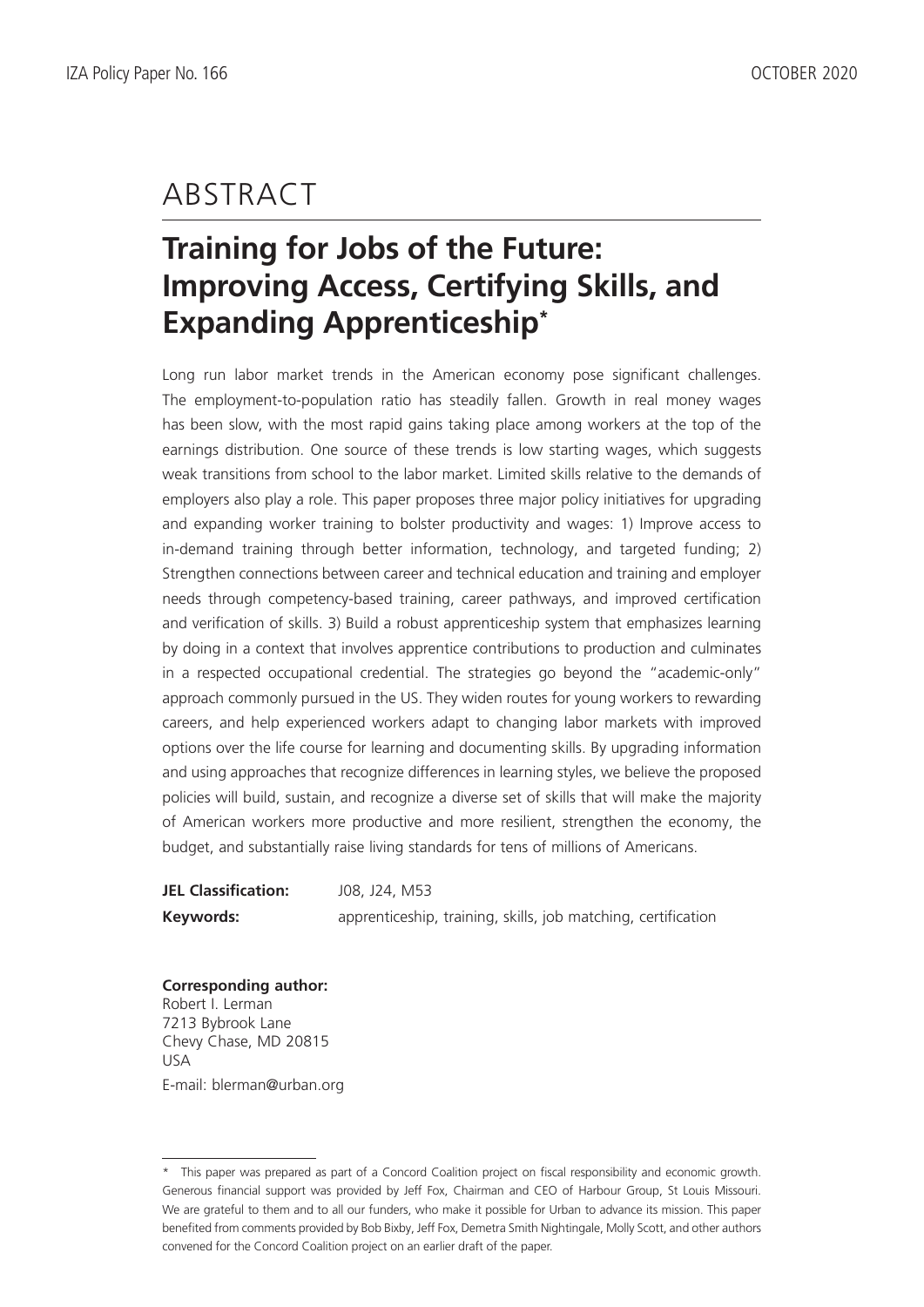#### Introduction

Long run labor market trends in the American economy pose significant challenges. The employment-topopulation ratio has steadily fallen (Abraham and Kearney 2018). Growth in real money wages has been slow, with the most rapid gains taking place among workers at the top of the earnings distribution. A key result of these trends is low starting wages, which suggests weak transitions from school to the labor market (Guvenen 2018). Limited skills relative to the demands of employers also play a role.

Over recent decades, labor force participation and employment rates have been falling. Reduced labor force participation and obsolescence of workers' skills weighs down GDP growth, with predictable negative repercussions for living standards and federal revenue. Particularly concerning for the future are declines in participation of young people. Early work experience is important because it provides foundational skills and experience for later employment and careers. Even with today's low unemployment rate, only about 68 percent of 20 to 24-year-old men are working, down from nearly 80 percent in 1979. Forty percent of black 20 to 24-year-old men lack jobs (Ross and Svajlenka 2016).

During the next 10 years, low-wage jobs will continue to grow significantly. The Bureau of Labor Statistics estimates that of the 15 occupations predicted to add the most jobs from 2016 to 2026, only 5 pay annual wages higher than the national median (Bureau of Labor Statistics 2016). In addition to these trends, predictions of automation and increased use of technology bring concerns that many workers will need to learn new skills or change locations to find jobs as whole sectors are displaced. One study projecting the implications of automation in the US found that by 2030, 23 percent of current work activity hours could be automated with currently available technology. While the authors do not predict overall declines in employment, automation will likely mean as much as one-third of the workforce will need to change occupations by 2030 (Manyika et al. 2017). These transitions could result in workers facing periods of unemployment and reskilling. The dearth of promising career prospects falls hardest on workers without a bachelor's degree.

Simultaneously, many employers report having trouble finding workers. Since 2008, the share of workers with a college degree rose considerably, from about 39 to 46 percent of 25 to29-year-olds. Despite increases in the population's average years of schooling, added government education spending, and the buildup of mountains of student debt, US employers report that they face a serious skills mismatch, especially in technical fields (Craig 2019). For example, one survey of a nationally representative sample of manufacturing companies found that "eighty-four percent of manufacturing executives agree there is a talent shortage in US manufacturing, and they estimate that 6 out of 10 open skilled production positions are unfilled due to the shortage" (Giffi, Dollar, Gangula, and Rodriguez 2015). Worker productivity depends heavily on occupational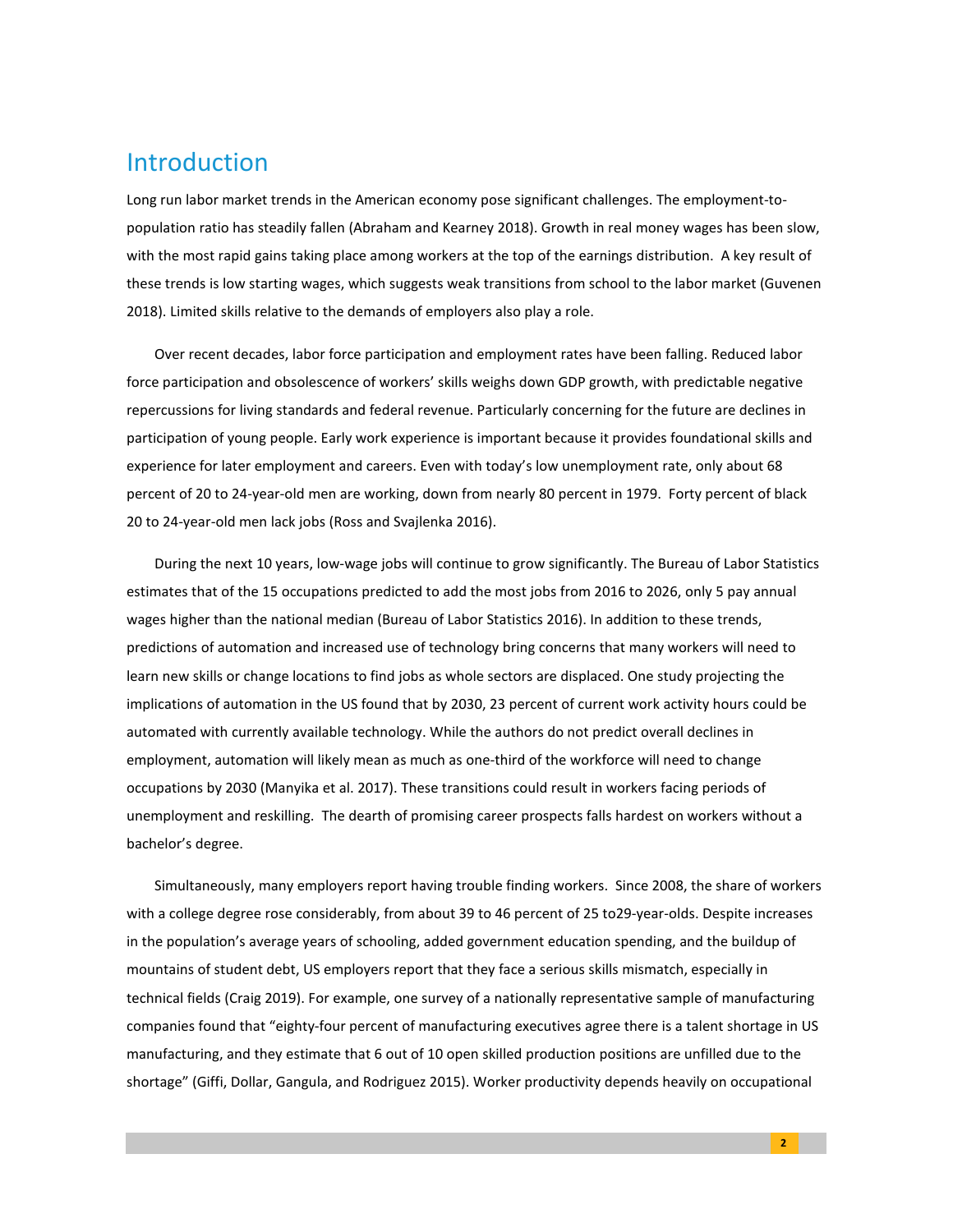competencies and employable skills such as communication, teamwork, the ability to efficiently allocate resources, problem solving, reliability, and responsibility (Packer 2014). The wide variation in the types of skills demanded by employers raises questions about the need to expand the focus of policymakers beyond traditional degrees and academic test scores.

These trends suggest the need for a major revamping of policies and programs that prepare people for careers and retrain people who must change careers. This system should match individual interests, aptitudes, and skills to in-demand jobs and make new training investments that are cost effective and valued by employers. Education and training for careers is often labeled "job training," but we should also consider more traditional educational programs when the focus is on direct preparation for careers. The government already spends substantial amounts on education and training for careers—that is, training to develop occupational and technical skills tied to particular jobs. Nightingale and Eyster (2017) argue that public investments in training are designed to fill a "gap" in private training investments by supporting workers with lower skills and wages. Indeed, federal investments are dwarfed by business investment in education and training (Mikelson and Nightingale 2004). In addition, federal investment in education and training has declined over time (Barnow and Smith, 2015; Concord Coalition, 2018).

Determining exactly how much the federal government invests in occupational training is difficult. Widely publicized estimates (e.g. Government Accountability Office, 2019) need to be interpreted cautiously because they include funding on non-training activities such as employment services (assistance finding a job) and because they exclude large federal educational investments that support occupational training (such as Pell grants and career and technical education grants).<sup>[1](#page-4-0)</sup> For example, Workforce Innovation and Opportunity (WIOA) obligations in fiscal year 2017 were just over \$2.8 billion serving over 1.7 million workers (GAO, 2019), but most of those funds supported employment services rather than training. WIOA does not directly report the breakdown in funding on these different activities. Using estimates of this breakdown from earlier research (Mikelson and Nightingale 2004), we estimate that approximately \$707 million of WIOA obligations are spent on training for almost [2](#page-4-1)58,000 trainees, or \$2,744 per trainee.<sup>2</sup>

<span id="page-4-0"></span><sup>1</sup> Another issue is GAO (2019) reports that \$68 million is spent by the US Department of Labor on 533,607 apprentices. However, few apprentices receive any training funding at all from the federal government. Federal spending on apprenticeship training is usually concentrated on a small number of apprenticeship programs, and even in those cases there is little direct federal spending on training.

<span id="page-4-1"></span><sup>&</sup>lt;sup>2</sup> Mikelson and Nightingale (2004) calculate training shares of total expenditures by WIA program (dislocated worker, youth, and adult). We use the average of the high and low estimate of program specific training shares of expenditures for 2002 from Exhibit 1 and apply it the WIOA program expenditures in GAO (2019) to get this estimate. To determine the number of trainees supported in fiscal year 2017, we use the trainee share of WIOA exiters by WIOA program (dislocated worker, youth, and adult) for the 2016-2017 program year reported to DOL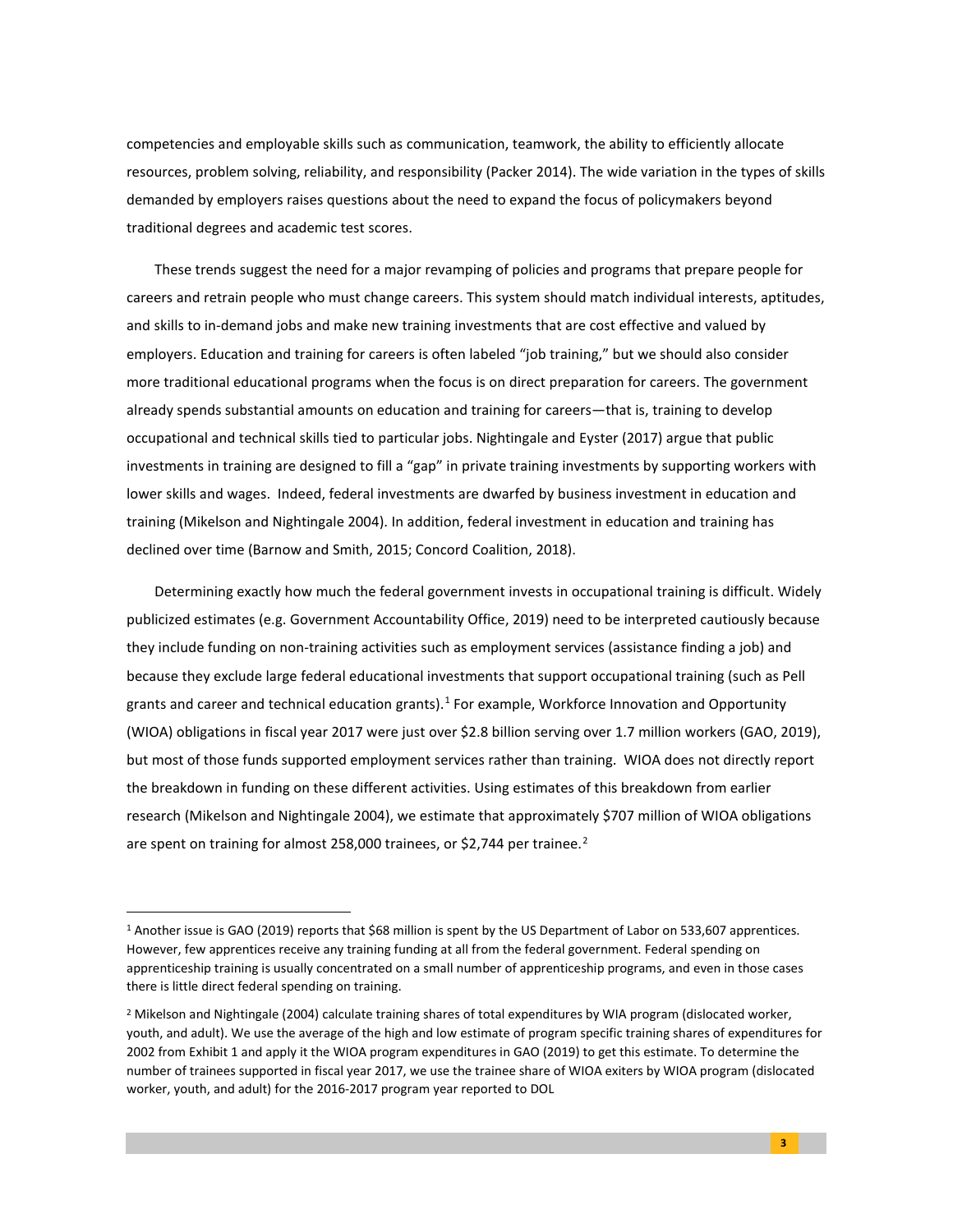Other important federal training investments in fiscal year 2017 include \$1.6 billion on Job Corps, \$391 million on Trade Adjustment Assistance, and \$312 million on SNAP Education and Training, along with many other programs (GAO 2019). Many of these also fund a mix of activities, but the share receiving training is higher.<sup>[3](#page-5-0)</sup> Generally speaking, programs providing training to youth (Job Corps, YouthBuild, and National Guard Youth Challenge) are more expensive on a per-trainee basis, ranging from \$15,000 to \$33,000 per-trainee (GAO 2019).

Barnow and Smith (2015) estimate that over \$8 billion in Pell grants were used to pay for occupational degrees or certificates in the 2011-2012 school year, making it the largest source of funding for training.<sup>[4](#page-5-1)</sup> Although their estimate is dated, declining investments in training from other sources ensure that Pell continues to be the largest source of federal investment today. Another major federal investment in occupational training is the US Department of Education's Carl D. Perkins Career and Technical Education grants, with total expenditures of \$1.1 billion in fiscal year 2017.<sup>[5](#page-5-2)</sup> Combining these figures, we estimate that the federal government invests approximately \$13.2 billion in occupational training annually. These figures do not include federal costs of tax subsidies, which have historically been even more expensive than the Pell grant program (Pew Charitable Trusts 2017).

Are these expenditures worthwhile for taxpayers and participants? The record is mixed. Several evaluations have demonstrated that public training programs have led to only small gains in earnings. An experimental study of the Workforce Innovation Act (the precursor to WIOA) found that public-funded training did not yield enough benefits to offset program costs (Fortson et al. 2017). WIOA is the largest source of federal funding for job training that supports a variety of training providers, including community colleges, private vendors, and nonprofits. Similar weak results show up in rigorous evaluations of the expensive Jobs Corps program. Returns to community college students are positive for graduates but vary substantially by area of study. And approximately 70 percent of community college students do not complete a two-year degree. However, selected occupational programs including technical programs in some health care, information technology, high-demand occupations like welding, as well as apprenticeships yield substantially higher earnings and presumably productivity. Other successful models of training exist, including focused

[<sup>\(</sup>https://www.doleta.gov/performance/results/WIASRD/PY2016/PY\\_2016\\_WIOA\\_and\\_Wagner-Peyser\\_Data\\_Book.pdf\)](https://www.doleta.gov/performance/results/WIASRD/PY2016/PY_2016_WIOA_and_Wagner-Peyser_Data_Book.pdf) applied to participant numbers for fiscal year 2017 in GAO (2019).

<span id="page-5-0"></span><sup>&</sup>lt;sup>3</sup> GAO (2019) includes additional programs, such as Wagner-Peyser Act Employment Service spending, that are mostly used to fund employment services so are not included here.

<span id="page-5-1"></span><sup>4</sup> They estimate that approximately \$5 billion goes towards occupational degree programs and \$3 billion goes towards occupational certificate programs. Barnow and Smith (2015) do not provide the number of trainees supported by Pell, which is difficult to track since Pell spending varies widely by participant.

<span id="page-5-2"></span><sup>5</sup> [https://s3.amazonaws.com/PCRN/docs/FY2017\\_Perkins\\_Supplemental\\_Grant\\_Awards-072318.pdf.](https://s3.amazonaws.com/PCRN/docs/FY2017_Perkins_Supplemental_Grant_Awards-072318.pdf)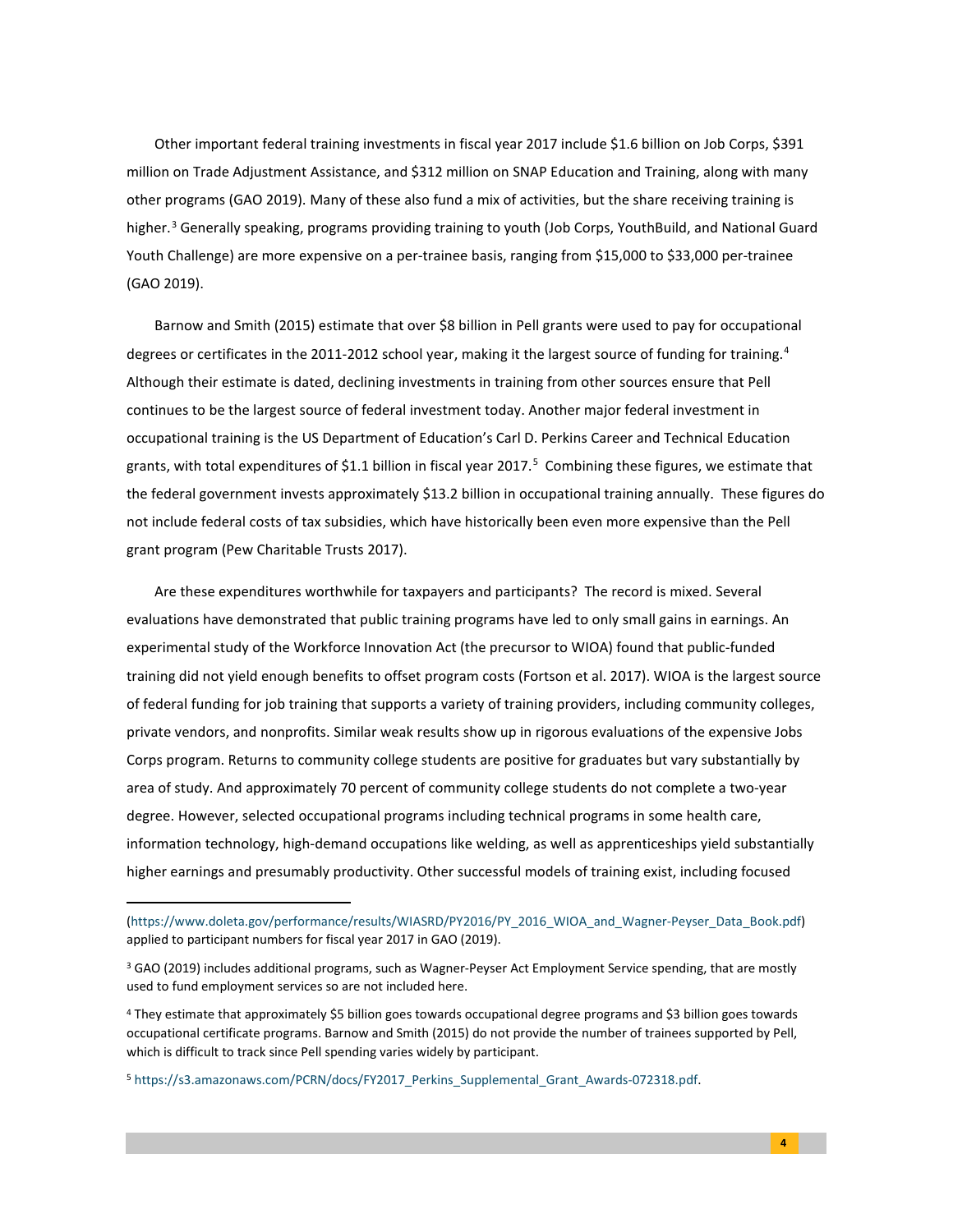sectoral training programs such as YearUp (Fein and Hamadyk 2018) and WorkAdvance (Hendra et al. 2016), which have shown strong impacts through rigorous evaluations. Successful training must be for in-demand occupations, provide necessary supports for students, often include work-based learning and job experience, and adhere closely to the needs of employers.

Employers are also a major provider of skill training in the US. Though reliable data are limited, estimates suggest spending on employer-sponsored training substantially exceeds the amount spent on by federal and state governments (Mikelson and Nightingale 2004).<sup>[6](#page-6-0)</sup> Economic theory suggests that employers may not want to subsidize training for skills and credentials that workers can easily transfer to other employers, for fear of losing the return on their investment. However, research shows that workers receiving training are retained longer and the offer of employer tuition reimbursement may attract workers with an interest in learning (Cappelli 2004). Studies show that more educated workers and those at larger firms are more likely to get employer-sponsored training (Lerman 2015). Future trends for employer training, especially for entry-level workers looking to move-up, are unclear.

The combination of government-sponsored and employer-led training have not proved sufficiently robust to generate the productivity growth required to resolve our wage stagnation and budgetary problems. Since 2010, productivity growth has increased by only 0.8 percent per year, far below the 2.0 percent per year rate since 1960. While in the first quarter of 2019, productivity increased 1.5 percent, long-run trends are still a concern. One major explanation of low productivity is the limited skills of American workers. Research shows that improving skills can improve productivity. Several studies show positive impacts of occupational training on firms' productivity and profitability (Barrett and O'Connell 2001; Bassi and McMurrer 2004; Hanssen 2007). In Britain, for example, a sophisticated panel study found that a 1 percentage point increase in training is associated with about a 0.6 percent increase in industry productivity and a 0.3 percent increase in hourly wages. The productivity effect of training is twice as large as the wage effect, implying that existing studies have underestimated the benefits of training by focusing on wages. Moreover, the government generally gains by paying little for the training, while reaping tax benefits from the increased earnings of workers (Lerman 2015).

Wage and productivity stagnation and declining work experience are often framed as labor market problems, but they have significant implications for the federal budget. The Congressional Budget Office (CBO) expects an \$900 billion federal budget deficit in 2019 and expects the size of the deficit to grow over time, both in dollars and as a percent of GDP. As of the end of 2018 the federal debt had reached \$16.1 trillion and

<span id="page-6-0"></span><sup>6</sup> Data on current employer expenditures for training are limited, relying on private survey efforts of individual companies and trade associations. The last nationally representative federal survey of employer-provided training was in the 1990s.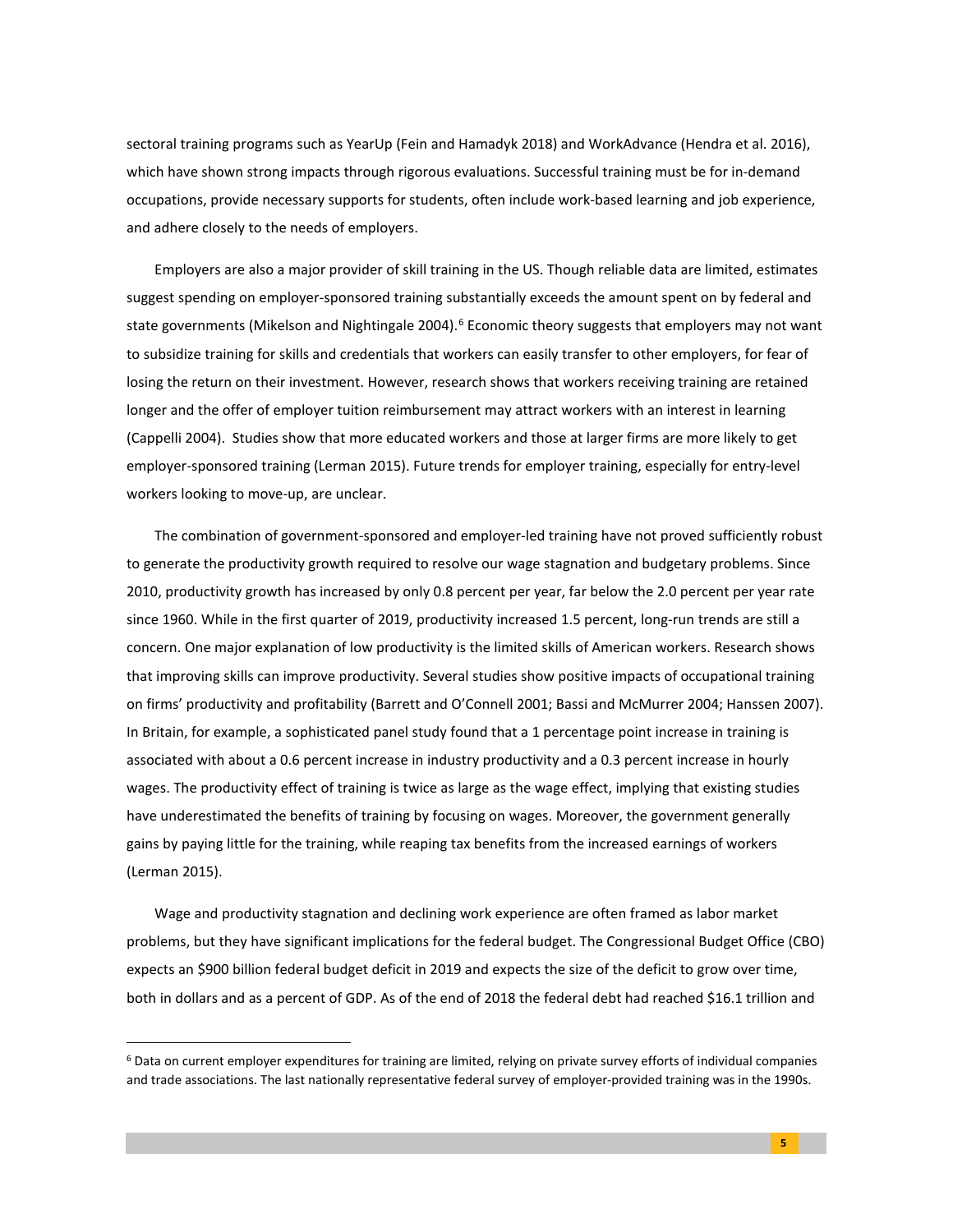is expected to continue to grow in future years (CBO 2019). The most politically difficult approaches to reducing the deficit and paying off the debt are to raise taxes and cut spending. While these strategies need to stay on the table, an additional approach is to raise revenue by increasing workers' productivity. A more productive economy generates higher incomes that raise tax revenue. More productive workers are less reliant on a social safety net and are more likely to be net contributors to the federal coffers.

This paper proposes three major policy initiatives for maximizing worker training to bolster productivity and wages:

- 1. **Improve access to in-demand training** through better information, technology, and targeted funding.
- 2. **Strengthen connections between career and technical education and training and employer needs** through competency-based training, career pathways, and improved certification and verification of skills.
- 3. **Build a robust apprenticeship system** that emphasizes learning by doing in a context that involves apprentice contributions to production and culminates in a respected occupational credential.

These strategies go beyond the "academic-only" approach commonly pursued in the US. They widen routes for young workers to rewarding careers, and help experienced workers adapt to changing labor markets with improved options over the life course for learning and documenting skills. By upgrading information and using approaches that recognize differences in learning styles, we believe the proposed policies will build, sustain, and recognize a diverse set of skills that will make the majority of American workers more productive and more resilient, strengthening the economy, the budget, and substantially raise living standards for tens of millions of Americans.

# Improving Access to Relevant Training: Better Information, Technology, and Targeted Funding

Education and training providers and their partners can maximize the value of public training dollars by improving access to training for skills that employers demand and that match workers' aptitudes and interests. When workers have broad access to training for jobs that suit their situation, they can maximize their contribution to the workforce and will be more inclined to persist in their programs. This section presents three ways to improve access: providing better information to help students select training, using technology to make training available to a broader array of students, and promoting ways to increase employer funding for training, an approach that helps align training with employer needs.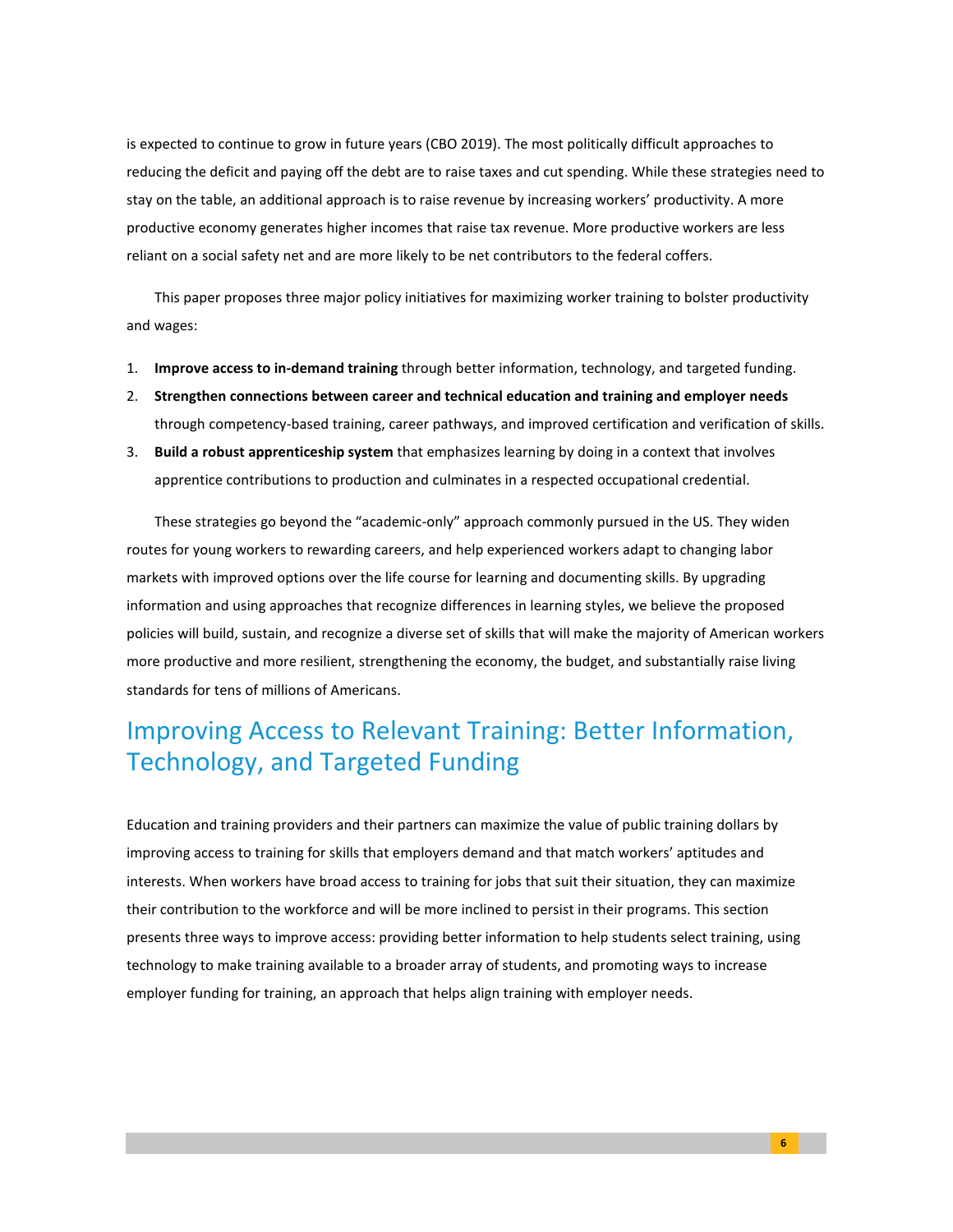### Improving Access Through Information

Students interested in pursuing additional education and training at the sub-baccalaureate level need clear and easily accessible information on what skills are in demand by employers, how programs connect to an individual's existing skills and interests, and how to access education and training to gain skills.

Currently, adults can turn to public workforce programs or college advisors for this type of information. Under federal law, state public workforce agencies are charged with developing strategies to support the use of career pathways— high quality education, training, and services that help individuals understand and progress through steps towards careers and align with the needs of industry.<sup>[7](#page-8-0)</sup> State workforce systems are working on development and implementation of these strategies. The US Department of Labor and state and regional agencies put out information on jobs, wages, occupations, and indicators of labor demand. These agencies continue to work on new ways of providing this information, so it is useful to individuals. For example, the US Department of Labor has put out a mobile app that provides local labor market information.<sup>[8](#page-8-1)</sup> Some community colleges have implemented similar efforts to streamline information for students on labor demand and career pathways to earn a specific credential or to enter or move up in a specific career (Community College Research Center 2015). To provide timely and accurate information on skills and labor demand, education and training institutions must collaborate with employers. In the future, adoption of competency-based hiring and education (discussed in next section), can help streamline and simplify information for adult learners on what skills they may want to attain. It could also lead to more common language that eases navigating which institutions provide these skills and credentials.

There is a government role in promoting information on the performance of educational institutions and types of programs to help individuals choose where to build skills. These efforts include the US Department of Education's College Scorecard which provides data on student outcomes by college. More information on returns to specific programs and credentials within and across institutions is needed and should be reported in ways individuals can understand and use. Another government safeguard is limiting use of federal student aid to programs that prepare students for "gainful employment in a recognized occupation" where specific formulas based on program cost relative to eventual earnings are used to define gainful employment (Hiler and Whistle 2017). Similar government efforts to signal effective programs could go beyond the student aid setting. Nongovernmental efforts to promote information exist as well. One example is Credential Engine, an effort using technology to create a centralized registry of all credentials offered in the US.

<span id="page-8-0"></span><sup>&</sup>lt;sup>7</sup> The exact definition of career pathways in the Workforce Innovation and Opportunity Act can be found in H.R. 803 Sec. 3 (7).

<span id="page-8-1"></span><sup>&</sup>lt;sup>8</sup> See the Department of Labor website at https://blogs.bls.gov/blog/2018/10/18/new-bls-local-data-app-now-available/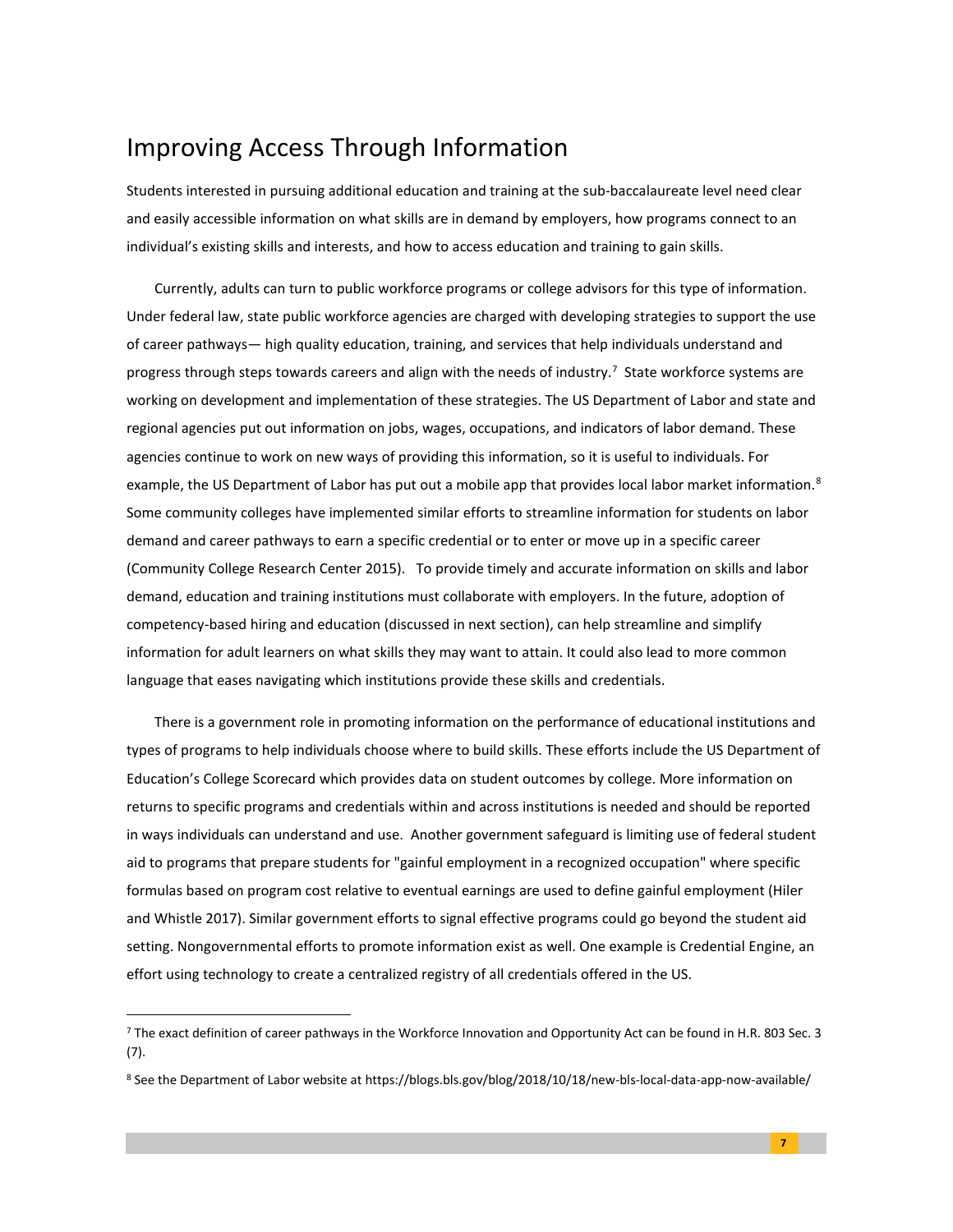Those interested in obtaining more education and training, particularly adults already in the labor market, can benefit from assessments that help them identify their current skill set and levels, and learn how these relate to new training or employment opportunities. Many employers use online assessments in hiring to assess job applicants' skills, aptitudes, and personality (Lennon and Steinberg 2018). Broader availability of online skill assessments and career matching for workers to use in decision making could provide critical information on types of training or careers that are in demand and match existing skills and aptitudes. Some existing online tools and assessments such as the U.S. Department of Labor's "mySkills myFuture" website, help low and moderate-skilled workers make these links. Broader dissemination and refinement of similar assessments and tools, including use by training institutions and community colleges, could benefit more workers.

### Increased Access Through Online Technology

Technology that makes online or hybrid learning approaches possible offers the promise of easier access to skill-building opportunities at a lower cost. This could help adults who are working, face transportation challenges, live far from training providers, or are balancing family responsibilities (Rosenboom and Blagg 2018). Online education or distance learning has boomed over the last decade and continues to grow (Seaman, Allen and Seaman 2018). New technologies are emerging that can potentially create personalized learning approaches that tailor the pace of instruction and assessments to students, whether used in distance learning or as a supplement to the classroom.<sup>[9](#page-9-0)</sup> Over time, more educational institutions, trade associations, unions, and employers, could use technology and online models to offer workers nondegree credentials and ways to gain specific competencies.

Some employers are partnering to offer online education benefits to their employees. One example is Southern New Hampshire University (SNHU)'s College for America (CfA). SNHU reports on its website that more than 120 companies are partnering with CfA, including large employers such as McDonald's, Aetna, Gap, and Dunkin Donuts, to provide online degree and certificate programs to their employees. CfA is a competency-based educational institution, the first university in the nation to be approved for federal financial aid under the US Department of Education's direct assessment provisions, independent of traditional credit hours. Competency-based hiring evaluations for workers and online educational platforms that

**8**

<span id="page-9-0"></span><sup>&</sup>lt;sup>9</sup> Several institutions and companies are exploring ways to use technology to create "personalized learning" experiences, some of which are used in classrooms and some online. For more information on what personalized learning is and how it is used, see the Educause Learning Initiative series on the topic retrieved at https://library.educause.edu/~/media/files/library/2015/9/eli7124-pdf.pdf.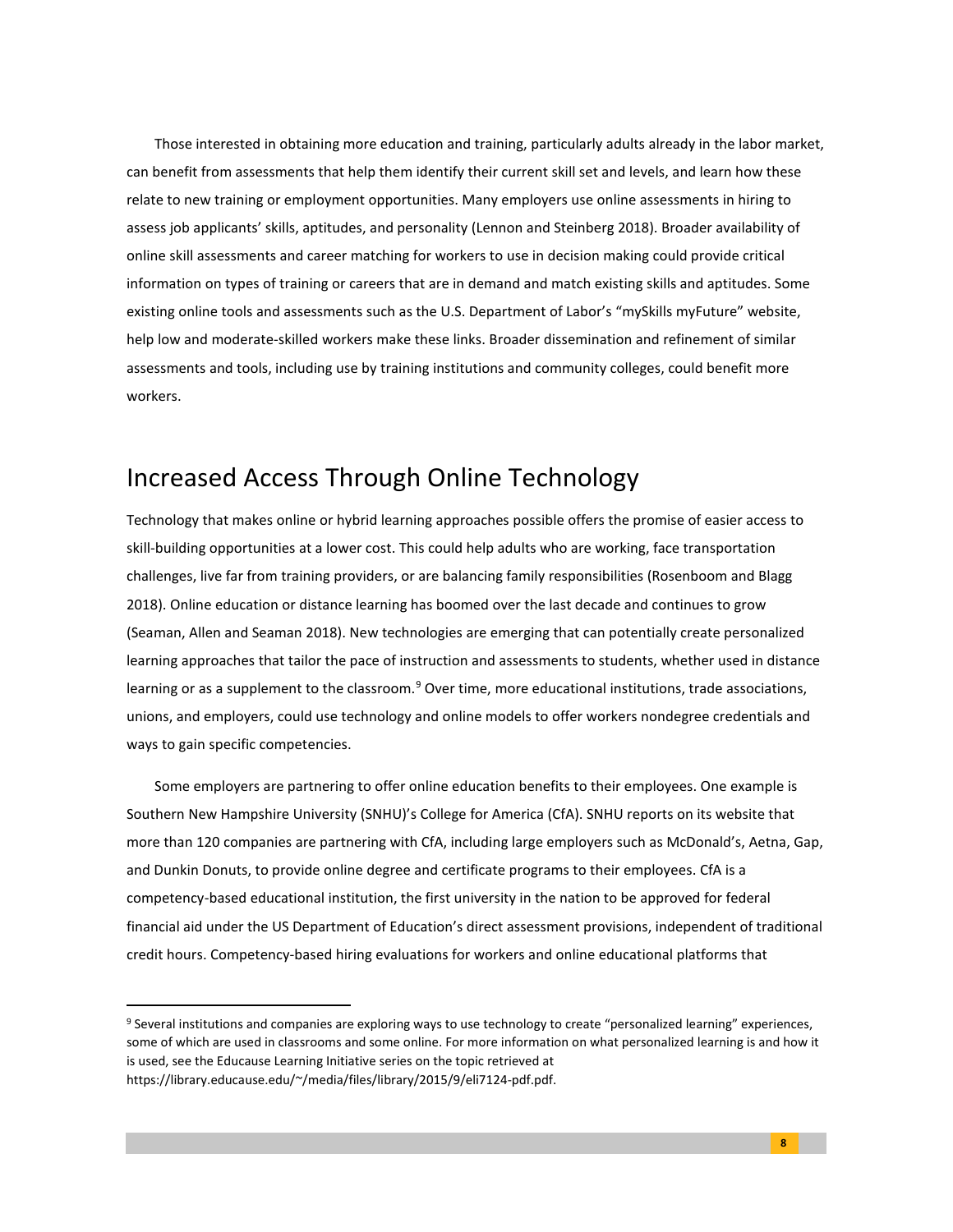promote development of these competencies while working could enhance skill development in ways that are largely tuition free to employees. There is very limited evidence on the returns to this type of online education provision through employers (whether skills based or traditional credit based). The Lumina Foundation with Accenture has conducted a series of five case studies on the return on investment (ROI) to tuition reimbursement in several companies. These generally show positive ROI with the highest returns being generated by reductions in turnover in frontline positions, but are not focused on particular methods of providing the training.<sup>[10](#page-10-0)</sup> While presumably online education is less costly than in-person education, the question remains as to what the returns are to individuals from this training and how useful will it be for obtaining in-demand skills in the future.

To fully take advantage of increased access, online learning approaches must provide quality learning experiences and produce desired outcomes of completion and subsequent employment. Research suggests at least some online learning experiences are not meeting these goals. Several studies report that online learning delivers worse outcomes in terms of learning and persistence to completion than in-person classes (Protopsaltis and Baum 2019, Bettinger et al. 2017, Xu and Jaggers 2012). Outcomes may be worse for lessprepared or low-income students. Reasons include technical difficulties, a sense of social isolation and disconnectedness from instructors and students, and the lack of structure in online courses (Jagger 2011). Use of online learning is also dependent on individuals' access to reliable and affordable internet connection. In addition, there are basic questions about how to best structure online learning and provide appropriate student-teacher interaction. Current debates about how to determine whether students in online classes are eligible for federal student aid highlight he importance of using taxpayer funds responsibly (Protopsaltis and Baum 2019).

### Increased Access Through Changes in Funding Sources

For workers without access to employer-sponsored training who are seeking to improve skills (including those displaced from their jobs), paying for training and education or paying back student loans can be a barrier. Much of the focus of this discussion has been on the cost and debt of postsecondary degree programs, but it is also important to consider the costs of shorter-term credentials. Although less costly than four-year degrees in absolute terms, it can still be a barrier for some workers, particularly if they fail to complete their program and find a well-paying job in their field of study (Baum 2016). Three possible solutions to address this issue include expansion of the government role in tuition aid for students, establishing lifelong learning accounts to

<span id="page-10-0"></span> $10$  For discussion and links to studies see https://www.luminafoundation.org/news-and-views/the-case-for-talentinvestment.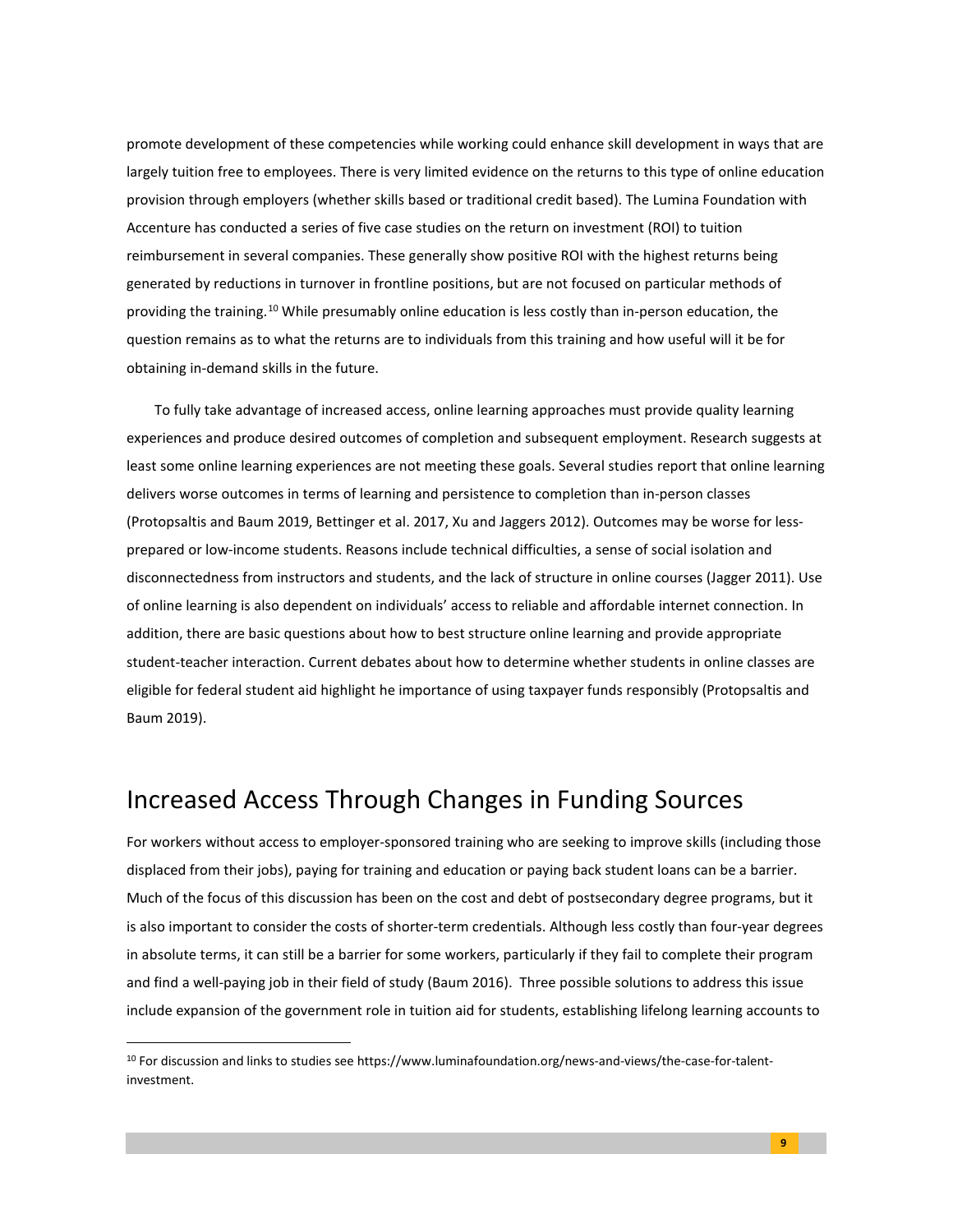support saving for education and training, and extension of government assistance for displaced workers through programs such as WIOA and the Trade Adjustment Assistance Act (TAA).

Currently, Pell grants are the largest source of government assistance for higher education, with expenditures of roughly \$30 billion a year. These funds help low-income students defray their costs of earning degrees and credentials. But Pell grants are poorly targeted to the technical training demanded by employers due to the program's minimum hours requirement. Currently, Pell eligibility is limited to programs that are the equivalent of two-thirds of an academic year (600 clock hours, or 16 credit hours). Many credential training programs that are focused on helping individuals get onto the "first rung" of a career ladder (often offered through community and technical colleges) are relatively short (one semester or less). Even the relatively low cost of these programs is a barrier for some low-income workers trying to invest in new skills. One idea is to expand eligibility for Pell grants to students in short-term credential programs, including apprenticeships. A proposal from the American Association of Community Colleges calls for this type of expansion capped at 2 percent of an institution's prior year Pell grant awards.

Lifelong learning accounts are another way to dramatically reshape the delivery of education and training. These are tax-preferred savings vehicles for individuals to save to pay for education or training, involving contributions from government, workers or employers. Although proposals vary on how lifelong learning accounts could be structured, they allow for flexibility in the type of institutions where students can enroll, and an easy way for employers to support workers' ongoing training. The Aspen Institute proposed a configuration for a federal lifelong learning account, which they estimate 23 million Americans would contribute to over 10 years, costing the federal government roughly \$25 billion. In this proposal, the government would match individuals' contributions at a declining match as income grows (starting at 50 percent for low-income workers). Employers could also make contributions up to a limit that would be excluded from taxable income for low-income workers. Their simulations suggest that most of the benefits will go to low-income households (Fitzpayne and Pollack 2018). A demonstration of one configuration of lifelong learning accounts conducted by the Council for Adult and Experiential Learning in three cities found increased savings and education. However, this pilot included a 3:1 match of employee contributions from employers and foundation funds, and provided career planning counseling. Several states have introduced legislation to establish lifelong learning accounts, and Maine currently has such a policy. If workers can use these savings for nondegree, short-term credentials or skill building, a relatively small amount of savings could be helpful for workers seeking additional skills. The matching contribution aspect of these proposals may affect low-income workers the most, many of whom do not have high enough income to owe taxes.

In addition to tuition, funding for other supports can be important to enable successful completion of training and education outside of the workplace. These include child care and transportation assistance. For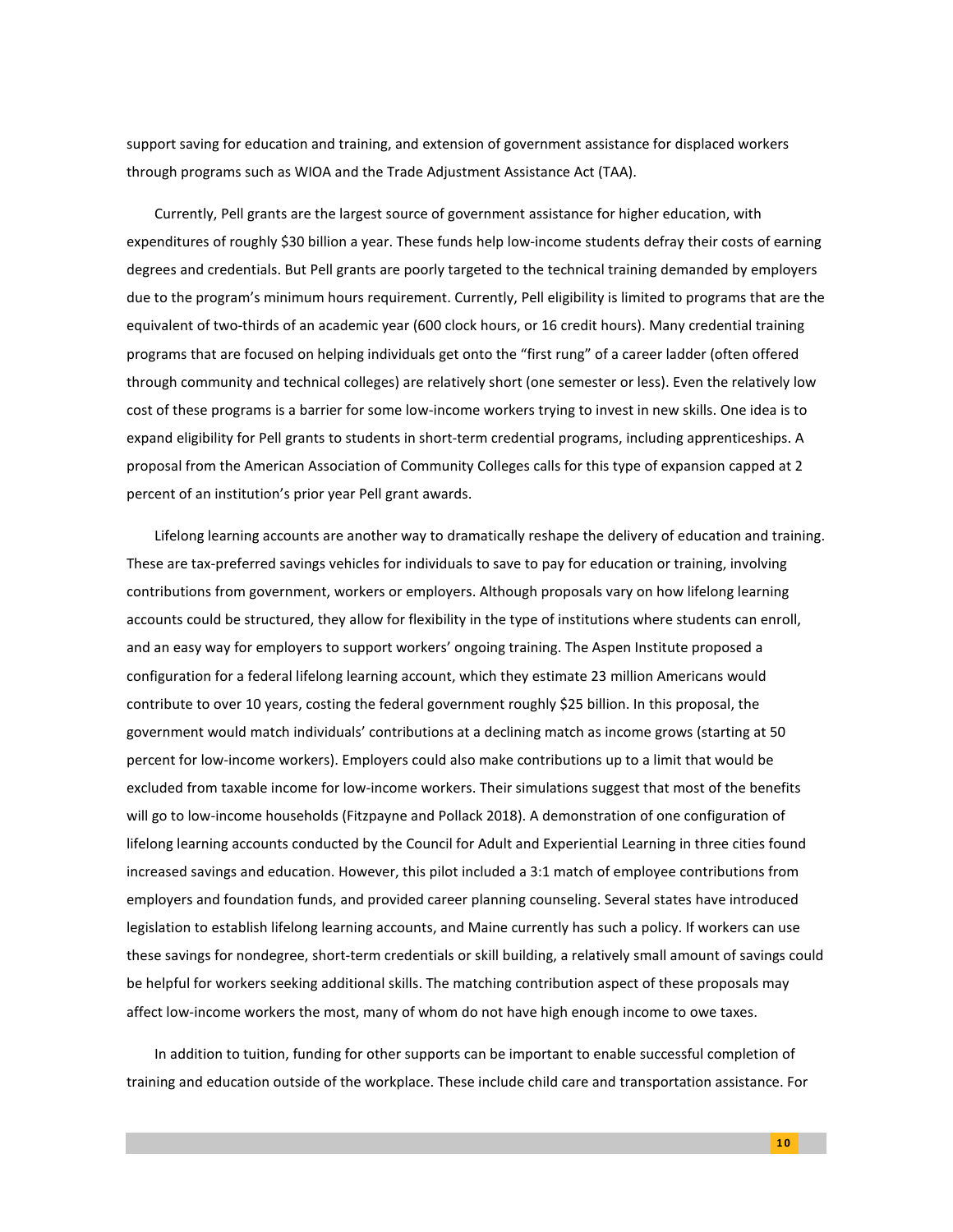parents, especially of young children, lack of access to child care is a barrier to enrolling and completing postsecondary training and education (Adams et al. 2015). While some public funding for child care is available to low-income parents, expanded use of current funds to support those in training as well as additional funding could serve more individuals. Access could also be improved by assisting those entering training to find child care potentially through active partnerships with public child care subsidy agencies, or public workforce agencies and creation of informational resources for parents.

Finally, changes can be made to increase employer investment in training, an approach that does well in matching training opportunities to employer requirements. One way is to change the accounting treatment of employer training investments. Like most investments, the cost of training is incurred in one year, but the benefits accrue over several years. Currently, accounting rules allow the cost of physical investments to be spread over time while the costs of training must be expensed in the year they are incurred. This means training is not reflected on company balance sheets as an asset and reported accounting profits are lower than what they would be based on a measure treating this human capital investment like other physical investments. To the extent that stock prices depend on accounting profits, the market currently underestimates future gains in high training firms (Lerman 2017). While it may be difficult for the accounting board to require firms to amortize human capital investments, the board could at least mandate that firms report the amounts and types of training that may yield long-term benefits. This would increase the incentives for managers to offer significant levels of training. In late 2018, the International Organization of Standards created a standard to provide guidelines for internal and external human capital reporting.

Employers have also long assisted workers in gaining new skills through tuition reimbursement for training provided by an outside institution. Employers can deduct these grants as a business expense from taxes up to a certain annual cap. According to the American Society for Training and Development, tuition subsidies made up about 11 percent of employer training dollars in 2013 (American Society for Training and Development 2013). These policies can serve as an additional benefit to attract workers (Capelli 2004). Some employers restrict the subsidy to education and training that is related to jobs at the employer. Traditionally, tuition benefits have been used primarily for degree programs. Employers can do more to support lifelong learning by extending benefits to short-term credential programs and to all workers (including entry-level hourly workers). In addition, employers could help workers choose how best to use their tuition benefits to learn skills that enhance their value to the firm and their overall productivity. Some employers are extending access to tuition benefits in response to tight labor markets. For example, in May 2018, Walmart announced it will pay for tuition for workers (part time, full time, and salaried) who have been with the company for 90 days, allowing them to work toward a degree in business or supply chain management through online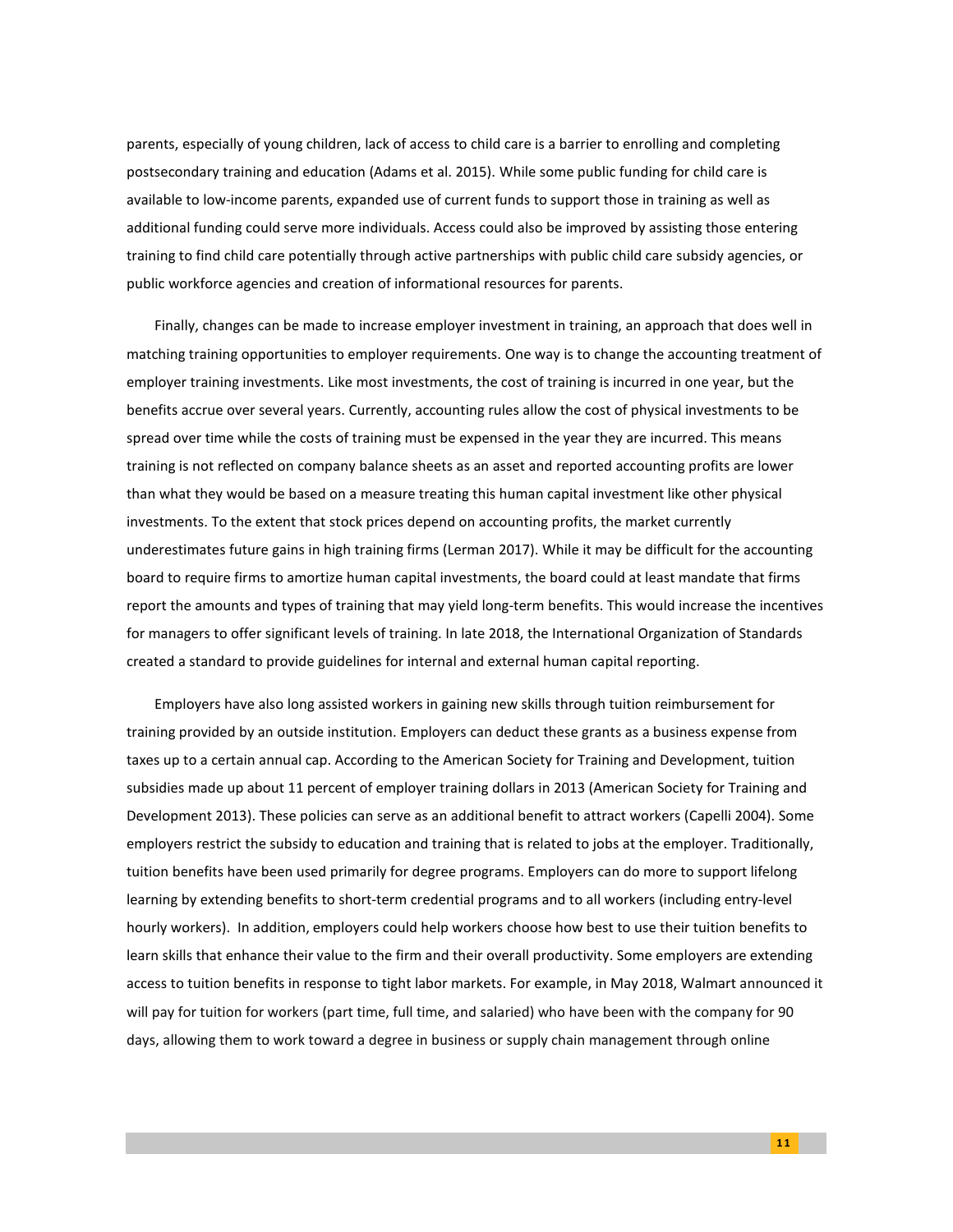programs with three partner universities.<sup>[11](#page-13-0)</sup> Walmart is requiring workers to pay only \$1 a day for the duration of their studies. An advantage of the program is it does not require workers to pay any costs up front, while many employer tuition-assistance programs reimburse employees for costs at the successful completion of courses. Paying the cost upfront can be a barrier to training for lower-wage workers.

## Earning Credentials vs. Certifying Skills

A skills policy that supports the real needs of employers requires an approach to verification and hiring that reflects their priorities and provides reliable information on the skills of job seekers. Scaling employer-based training and apprenticeship cannot translate into higher wages for workers if hiring practices continue excessively relying on degrees as indicators of productivity, rather than using direct measures of skills and competencies. Fuller et al. (2017) refer to this overreliance on degrees as "degree inflation," and identify it as one of the major impediments to the efficient matching of employers and workers. The second component of our vision of training for jobs of the future is to scale practices that certify skills. We highlight three promising approaches to certifying skills:

- A "verified resume" chronicling a worker's skills through the endorsements of past employers and educators.
- Increased reliance on competency-based education that measures skills rather than seat time.
- The development, validation, and promotion of a broader ecosystem of stackable skills-oriented credentials such as microcredentials, badges, and short-term certificates.

Although these approaches would provide a dramatically different system for documenting and communicating workers' human capital investments, they can also be implemented and promoted through existing education and training systems.

College degrees are valuable credentials that document important achievements, but they do not capture the breadth of skills that are valued in the labor market. Degree inflation is rooted in a genuine and growing demand for talent, but the solution of unrealistic college degree requirements in job postings is poorly suited to solving the problem. Scott and Nightingale (2018) show that the extent of the degree inflation problem varies considerably by metropolitan area, indicating greater urgency for a skills certification policy in some parts of the country than others. Rising educational costs and poor preparation in many primary and secondary schools also put college degrees out of reach for many Americans; thus, overreliance on degrees

<span id="page-13-0"></span><sup>11</sup> Washington Post, May 30, 2018. Abha Batthari. *Walmart to offer employees a college education for \$1 a day*.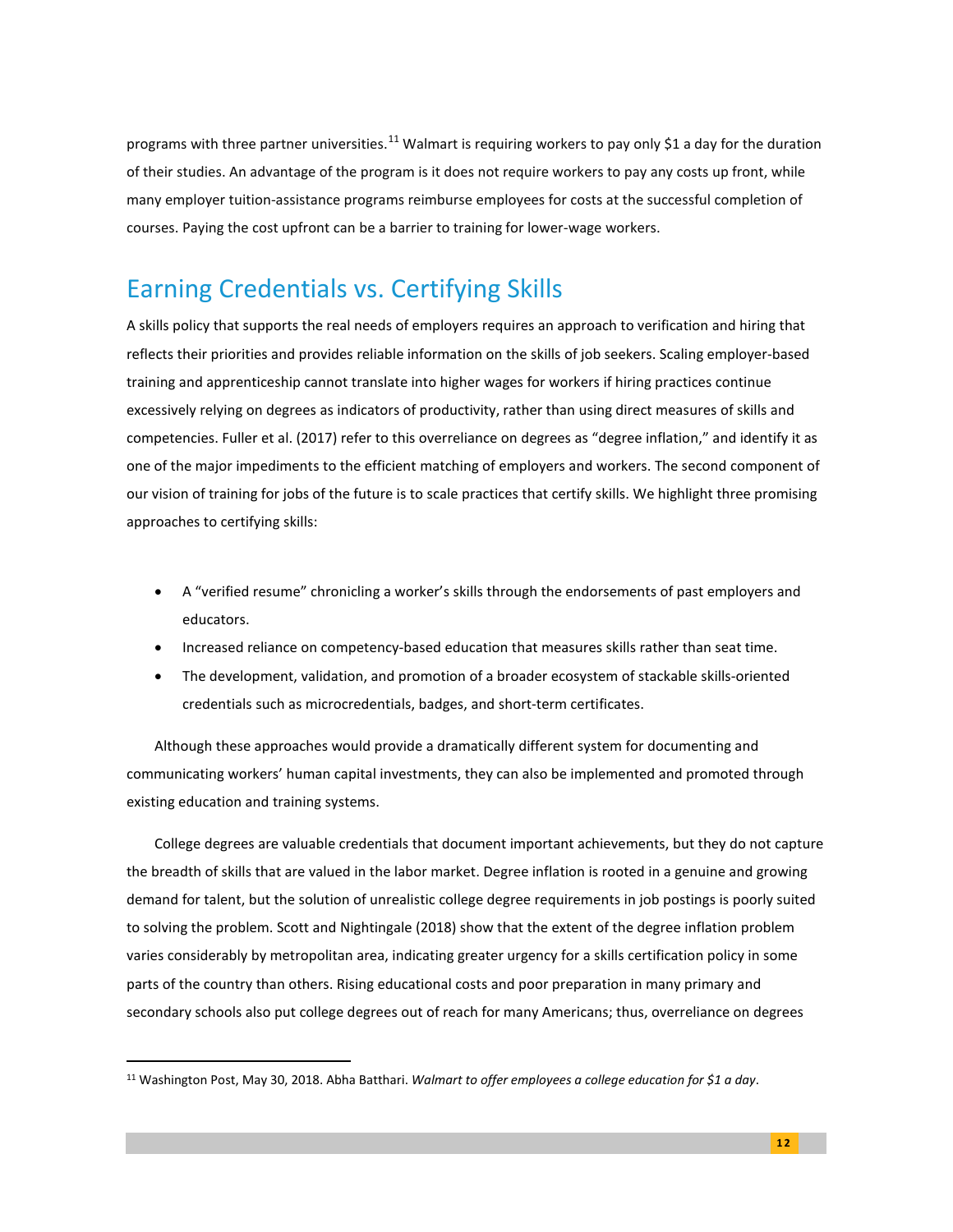has a disparate impact, harming less advantaged workers. Our plan for maximizing worker training for the jobs of the future includes moving past such an exclusive reliance on college credentials to document workers' skills and embrace new approaches to certifying skills. Certification of skills developed on the job not only empowers workers, it also gives them incentives to put more effort into acquiring new skills (Acemoglu and Pischke 2000). Skills can be certified by employers, educational institutions, or other organizations. Employers are often referred to as practicing "skills-based hiring" if they are sensitive to the overemphasis on degrees and the difficulties of certifying skills and embrace alternative approaches to hiring.

One of the greatest obstacles to implementing a broader vision of certifying relevant skills is the confusion about the rapid proliferation of credentials in the United States. A lack of confidence and knowledge about what skills specific credentials are certifying prevent those credentials from serving the needs of workers and employers. Because employers understand (or think they understand) what a high school diploma or college degree signifies about a worker, traditional diplomas and degrees remain the dominant credentials in the labor market. While centralized control of nondegree credentials is not necessarily required to dispel this confusion, some convergence among stakeholders is necessary. Several initiatives to make the proliferation of credentials more coherent have been spearheaded by the Lumina Foundation. The most recent is Credential Engine, a nonprofit organization focused on promoting transparency in the credential marketplace.

Heckman, Humphries, and Kautz (2014) and Caplan (2018) argue that a significant portion of the added value of a degree or diploma comes from the signal that it sends to employers about a job applicant's perseverance and noncognitive skills. Workers without diplomas and degrees need opportunities to acquire and document these "soft skills" to be competitive in the labor market. We believe that verified resumes, competency-based education, and stackable skills-oriented certifications can fill this signaling problem by capturing employability skills and other noncognitive skills, particularly for students and workers without a high school diploma.

## The Verified Resume

The verified resume is a concept developed and promoted by Arnold Packer, formerly of Johns Hopkins University. A verified resume is a document that records the skills and knowledge that people acquire through their lives, both as students and workers. Packer describes the verified resume as "midway between LinkedIn and a credential." Interest in verified resumes has grown in recent years with developments in blockchain technology that can reliably document skill verification by a distributed network of actors. Verification of skills can be provided by educators, community-based organizations, or employers. A highly formalized verified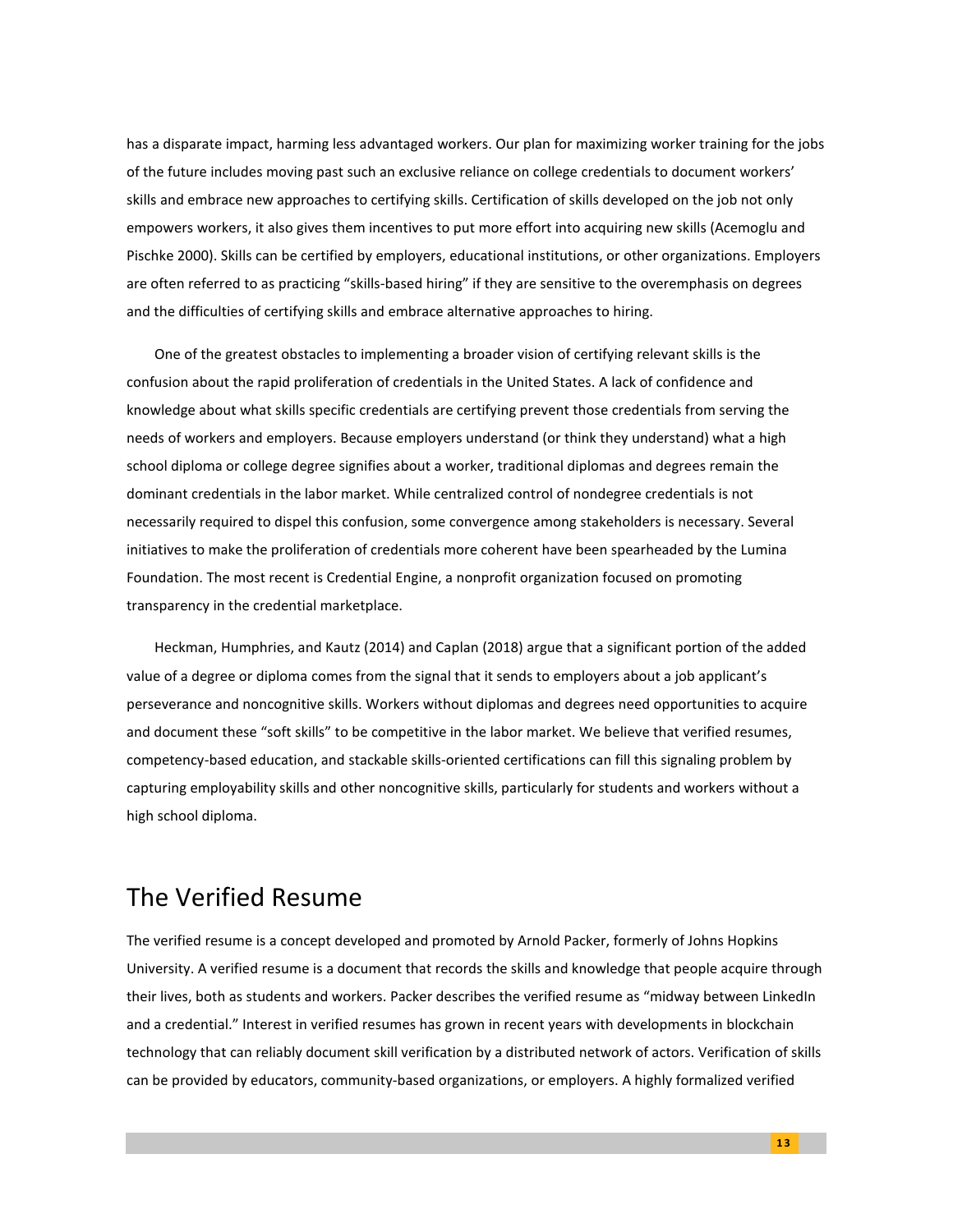resume could restrict responsibility for skill verifications to parties with proper training to apply uniform rubrics or assessments. Alternatively, the resume could impose fewer restrictions on employers or educators that want to verify a worker's skills, allowing market forces to determine the value of an individual verifier's endorsement; unreliable verifiers would be trusted and valued less than consistently reliable verifiers.

What little we know about verified resumes comes from a 2010 pilot program in Baltimore and Montana directed by Arnold Packer and funded by the Kellogg Foundation and the Open Society Institute. Communitybased organizations were involved in a broader effort to teach soft skills to youth and document skill acquisition in verified resumes. Packer tested the extent to which employers and youth mentors agreed in their ratings of soft skills on their verified resumes. He found a high level of agreement in ratings on soft skills. Employers and mentors agreed at the highest level on "responsibility" ratings, where the average rating was identical on a five-point scale. Ratings of "team player" and "creativity" showed the greatest differences, both at 0.57 points on a five-point scale.

In recent years, several patents have been granted for blockchain-based verified resume technology. Blockchain addresses the core problem posed by the verified resume: how to get a widely-dispersed network of schools, employers, and nonprofits to reliably document skills in a way that is resistant to uncertainty and fraud. Blockchain technology also allows for the compensation of parties that make the effort to verify a worker's skill or credential. For example, the Project Spring Foundation has outlined a protocol for using blockchain to verify workers' skills and compensate users with a history of reliable verifications by giving those users broader access to the platform's verified resumes. Blockchain is already used to document the credentials earned by students at Southern New Hampshire University (SNHU) and Central New Mexico Community College (Harrison 2018).

The various blockchain-based approaches to verification don't necessarily imply a skills-based approach to hiring, but they would help to facilitate richer documentation. Merely using blockchain technology to verify past employment or degree completion would represent little added value over the current approach to verification. Blockchain's real value in skill certification would be the documentation and reliable transmission of information on skills that are certified by a widely-distributed set of actors, including mentors, individual instructors, supervisors, or certifying and licensing agencies.

One barrier to broader adoption of the verified resume is the inertia of existing verification systems used by employers. Vranjes (2014) highlights the belief of many human resources executives that even if they received a "verified resume," it wouldn't be considered verified until the company conducted its own verification screening using its own procedures. Scaling the verified resume concept would need broader

**1 4**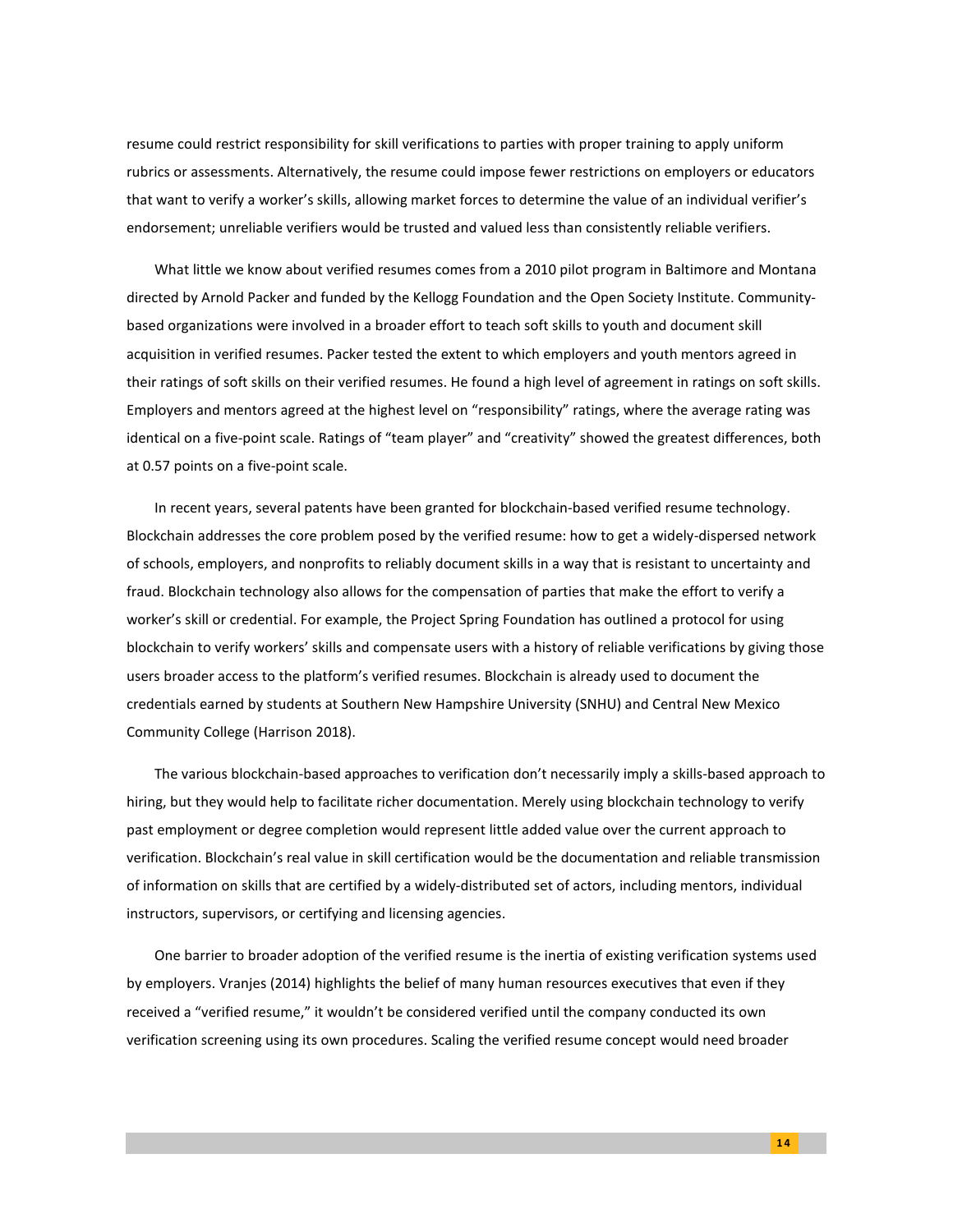acceptance in human resources departments, which may require endorsements from industry associations like the Society for Human Resources Management or adoption by large labor market intermediaries.

### Competency Based Education

Competency-based education is conceptually related to the verified resume concept. While the verified resume is a specific vehicle for communicating a worker's skills to an employer, competencies are a method for ensuring that progress through an education and training program depends on mastery and demonstration. A student that masters competencies quickly will advance through the program more rapidly than a student that needs more time to master competencies. This accomplishes two principal goals. First, instruction in a competency-based program is by its nature closely tied to skills that students actually learn. Second, since students can progress at their own pace, advanced students are not bored in class and slower students have the opportunity to take more time to demonstrate competency. By allowing completion to be both accelerated and accommodating depending on circumstances, competency-based education should improve completion rates.

Competency-based education has made inroads into K–12 education, postsecondary education, and apprenticeship training. Among federal government agencies, the Department of Labor has made the most substantial effort to promote competency-based education through its various grant initiatives and contracts, including the award of \$175 million in American Apprenticeship Grants. Beginning in 2001, the Department of Labor supported the development of standards for new competency-based apprenticeship programs in healthcare, manufacturing, and information technology (see Lerman et al. 2010 for a discussion of these earlier efforts to produce competency-based frameworks). This work continues today and includes a contract with the Urban Institute to develop competency-based occupational frameworks.<sup>[12](#page-16-0)</sup> The Department of Labor's efforts to jump start competency-based programs by dramatically reducing planning and design costs could easily be replicated by other federal agencies that support education and training. Competency-based education has grown slowly but steadily in registered apprenticeship, with 168 occupations that currently offer the option of competency-based apprenticeship training.<sup>[13](#page-16-1)</sup>

Several colleges currently offer competency-based education—most famously Western Governors University (WGU) and SNHU. Although competency-based education does not need to be delivered online

<span id="page-16-0"></span><sup>12</sup> Se[e https://www.urban.org/policy-centers/center-labor-human-services-and-population/projects/competency-based](https://www.urban.org/policy-centers/center-labor-human-services-and-population/projects/competency-based-occupational-frameworks-registered-apprenticeships)[occupational-frameworks-registered-apprenticeships](https://www.urban.org/policy-centers/center-labor-human-services-and-population/projects/competency-based-occupational-frameworks-registered-apprenticeships)

<span id="page-16-1"></span><sup>13</sup> [https://www.doleta.gov/OA/occupations.cfm.](https://www.doleta.gov/OA/occupations.cfm)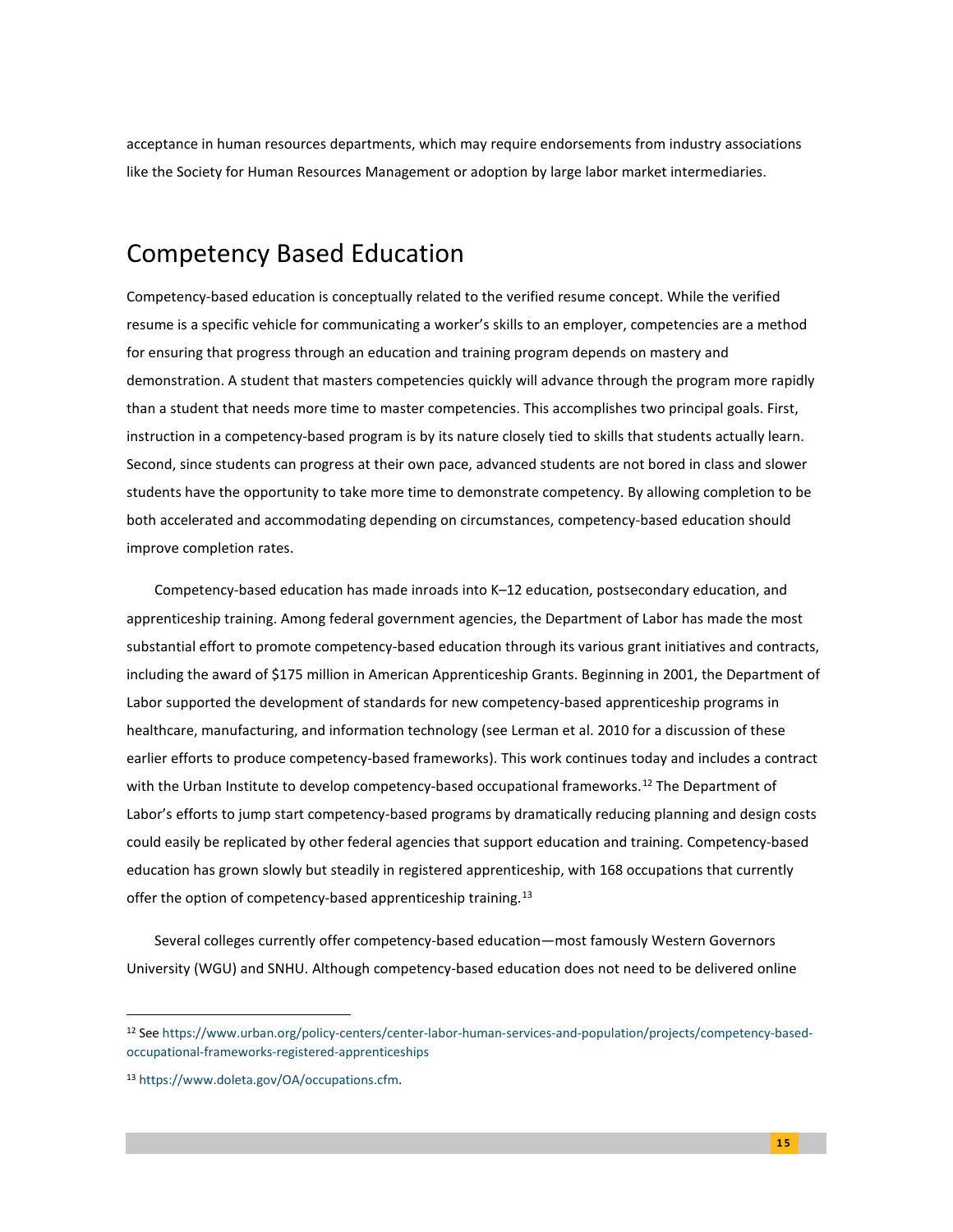(apprenticeship programs, for example, operate on site), both WGU and SNHU's programs are operated online. Online delivery helps to reduce costs and reach a much broader range of students. One obstacle to broader use of competencies in postsecondary education is the difficulty in using state educational funding outside a traditional credit hour program (Anderson 2018).

Competency-based education ensures that students with verifiable skills are not artificially held back by the calendar in an education or training program. A related solution is the prior learning assessment (PLA), which verifies students' skill sets when they enter an education or training program and gives them credit for skills and knowledge that they've already obtained. Unlike competency-based education, PLAs are tied to the credit-based system, but allow students to advance by demonstrating mastery of certain skills and concepts. PLAs can reduce college costs by \$1,600 to \$6,000, because the cost of an assessment is considerably less than a normal credit hour (Klein-Collins 2010). Frequently, use of PLAs is hampered by restrictions on using federal financial aid to pay for assessments. The US Department of Education is currently experimentally testing the effect of waivers of these restrictions on student completion and cost of attendance (Plumlee and Klein-Collins 2017).

#### Stackable Credentials and Career Pathways

Verified resumes and competency-based education can help to support career pathways composed of stackable skills-oriented credentials. Career pathways are a series of education and training programs that help students advance to increasingly better paying jobs in a career ladder over time. Career pathway models require considerable support services and guidance to ensure that students continue to advance in their program of study. A key element of career pathway programs is a framework of stackable credentials documenting progress in skill acquisition. This can help to overcome degree inflation by breaking a prohibitively long degree program into a series of smaller certificates, or other credentials that build on each other. Stackable credentials benefit students by not penalizing program noncompletion as harshly and offering credit and certifications for obtaining intermediate skills.

Career pathways are typically associated with occupational training programs where students become increasingly competent in a particular field. Since career pathways incorporate multiple related occupations and may vary depending on the needs of local labor markets, they are often organized by "career clusters" or industry sectors. In this sense, they fit well into sector-based approaches to workforce development. The credentials that are incorporated into a career pathway program can also certify workplace readiness skills that are in high demand by employers. One example of this type of credential is the is the ACT National Career Readiness Certificate (NCRC), which is based on ACT's WorkKeys assessment. WorkKeys includes assessments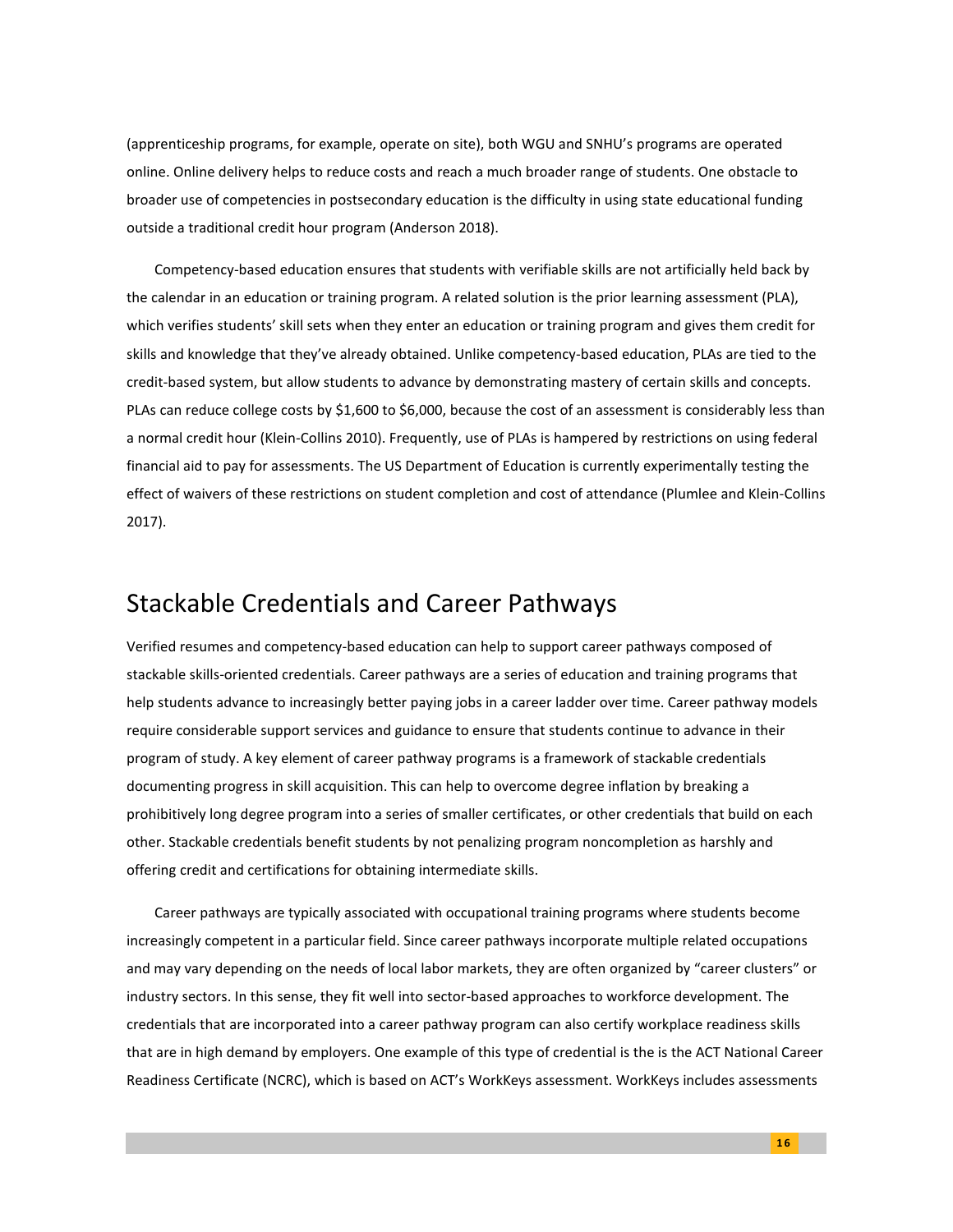on skills that are valued across a wide range of jobs, including applied math, graphic literacy, and workplace document reading (all of which are included in the NCRC), as well as applied technology, business writing, workplace observation, fit, and talent assessments.

An example can serve to illustrate how these three approaches to skill certification can be adopted and scaled. Consider a high school graduate that goes to work in a retail position after graduation. She does not want to work in this job for the rest of her life but did not apply to college and needs to earn money. Using a verified resume template or verified resume platform using blockchain technology, she can have her employer verify soft skills she demonstrates on the job, IT skills developed by working with the employer's computer system, and substantive knowledge gained about the industry. After a few years, the worker may decide to take IT classes that are taught using a competency-based framework at her local community college. Some competencies could be quickly assessed, satisfied by the IT skills documented in her verified resume. Other competencies demonstrated in the classroom could be added to her verified resume by her college instructor. If she leaves the program before completing, her verified resume would still reflect the skills she has developed, opening the door to IT jobs that could top off her missing skills through additional on-the-job training. Without a verified resume and a skills and competency-based approach to education and training, she would have fewer opportunities for career advancement because all an employer would know about her is that she worked at an entry-level retail job and had no degree.

### Beneficiaries of Certifying Skills

Verified resumes, competency-based education, and a broader ecosystem of skills certifications will provide benefits for all workers, including college-educated workers. In 2015, only 55 percent of college-educated Americans reported that their job was closely related to their highest degree, suggesting that many of the skills these college graduates use on the job are not certified in a reliable or consistent way by their degree (Kuehn and Hecker 2018). Workers without college degrees are served even more poorly by the current degree-driven education and training system. People involved in the justice system, workers with low basic skill levels, and veterans would be particularly well served by an alternative certification system and approach to obtaining skills, because they have largely been left behind by the college-for-all model.

Veterans returning from service are typically well trained by the US military in some technical skill and have strong noncognitive skills, but may lack certifications that document these skills in ways that are widely recognized in the civilian labor market. Innovations like the virtual resume could help ensure that skills developed in the military are described and certified in a way that employers recognize. Prior learning assessments could also help certify veterans' skills. Competency-based education would provide the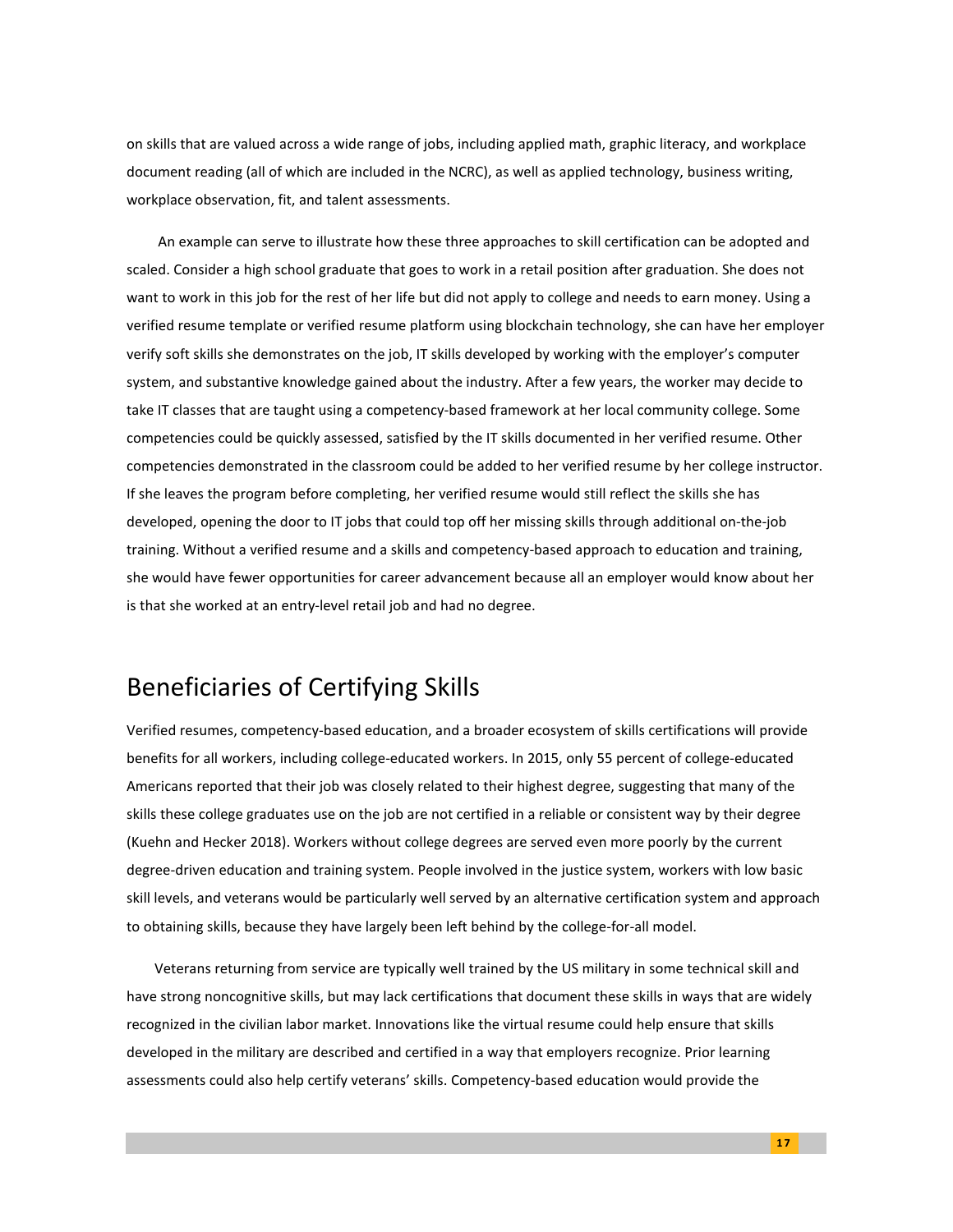opportunity for veterans to demonstrate their competencies and have them certified on an accelerated timeline. Currently, the largest sponsor of registered apprenticeships is the US Military Apprenticeship Program (USMAP), which offers apprenticeship opportunities to service members in the Coast Guard, Navy, and Marine Corps. USMAP could use an expanded certification system to assure employers that the skills learned and documented in military apprenticeships are those used by civilian employers (Lerman et al., 2015).

People involved with the justice system are also likely to benefit from hiring practices that emphasize skills rather than degrees. These individuals typically have much lower levels of educational attainment than the average worker, but may have other valuable skills. Competency-based training programs in prisons that result in industry-recognized credentials that certify skills will not erase a criminal record, but they can provide important advantages in the labor market. Employers and educators are typically in the best position to certify skills, but judges or the state can also certify the skills of people involved with the justice system. Many states have provisions for certifying the employability of ex-offenders who meet certain requirements and demonstrate good behavior. These "certificates of qualification for employment" (CQE) signal an ex-offender's employability to an employer and may remove licensing restrictions or limit an employer's liability for negligent hiring practices (Leasure and Anderson 2016; Collateral Consequences Resource Center 2018). Leasure and Anderson (2016) find that ex-offenders with CQEs in Ohio can expect to receive almost three times as many job interviews as ex-offenders without the certificates who had the same qualifications for the job.

Many adults with low basic skills lack the most fundamental credential in the American economy, a high school diploma. In some cases, they hold only a high school equivalency like a GED that is nominally equivalent to a diploma but is worth much less in the labor market. Like individuals involved in the justice system or veterans, individuals with low basic skills are disadvantaged by a hiring culture that relies so exclusively on degrees and fails to certify skills. Some of these individuals may have adequate occupational skills, while others could develop stronger basic and occupational skills in programs that are better suited to their learning style than traditional degree programs. Low basic skills are a major barrier to college access and completion because students must spend time and money in developmental education courses before receiving any substantive training.

One of the most promising strategies for advancing workers with low basic skills is the "integrated career pathway." Integrated career pathways combine basic skills training and employer-driven occupational skills training in a structured educational program that typically includes stackable credentials. Prominent examples of integrated career pathway programs include Washington state's Integrated Basic Education and Skills Training program and the Accelerating Opportunity program. Evaluations of the integrated career pathway

**1 8**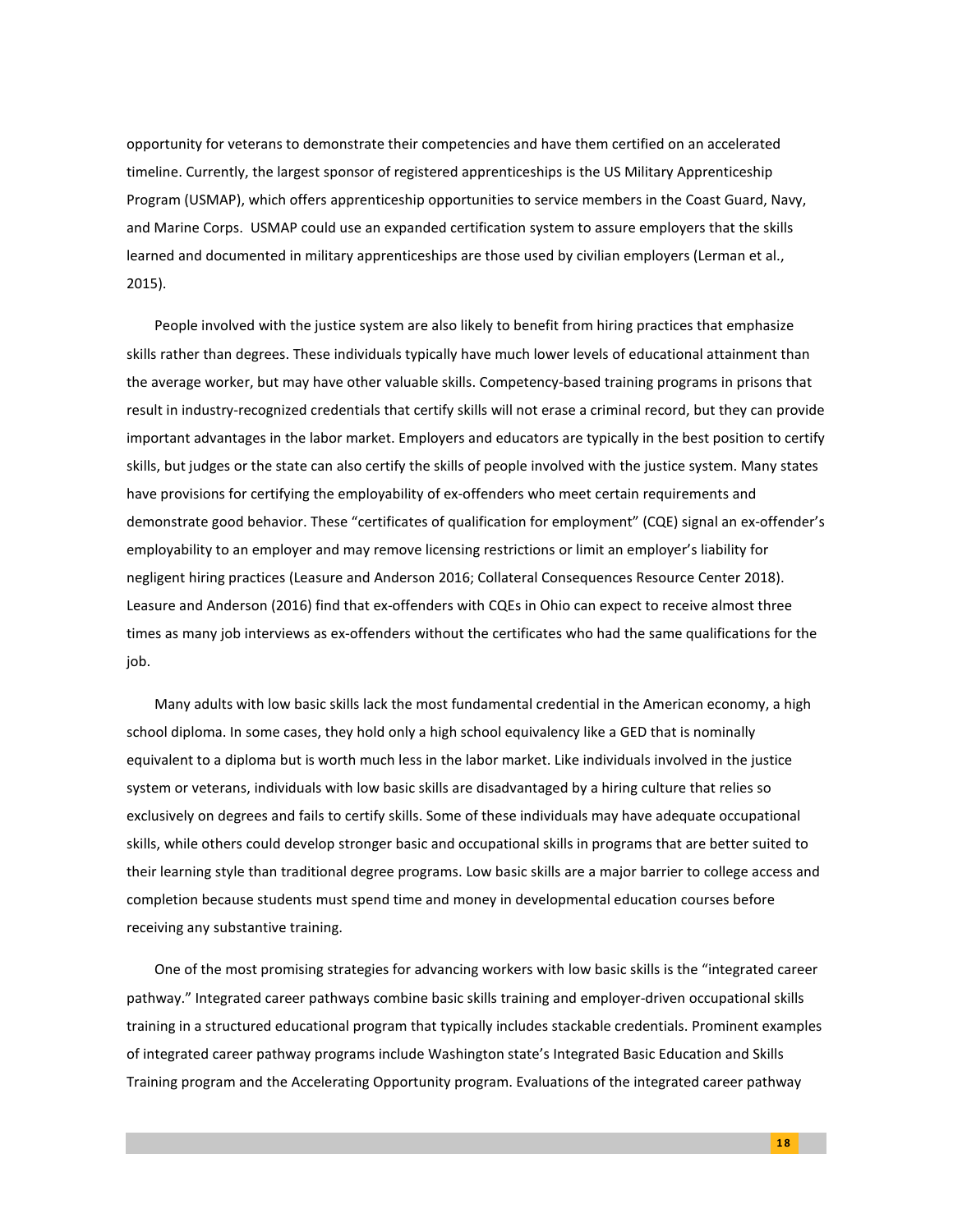model find that this combination of stackable credentials and skills-oriented training positively affects credential attainment and other educational outcomes, but has much smaller, mixed effects on employment and earnings (Zeidenberg, Cho, and Jenkins 2010; Anderson et al., 2017). Strategies to better communicate the value of the skills developed in these pathway programs to employers would likely improve students' performance in the labor market.

The greatest obstacle to scaling skills certification and skills-based hiring is convincing a critical mass of employers and educators to adopt these practices. One reason employers and educational institutions fail to adopt the skills certification approach is that they are not persuaded that there is a credible system of assessment and certification. Human resources policies for hiring government workers could embrace these skill-based approaches. Reemployment service providers could be provided with incentives to create verified resumes for their clients or assist them in accessing a verified resume platform. Workers utilizing reemployment services often do not have college degrees, but typically have enough skills that a skills-based approach to writing their resume and searching for a job would be beneficial. Employment service agencies often have strong relationships with local employers. These existing relationships could be leveraged to broaden acceptance of skills-based hiring practices. Federal grant programs could provide training and support for the development of verified resumes for high school and college guidance counselors. Even federal hiring and contracting practices could be adjusted to be more skills-based.

### Expanding Apprenticeship

Apprenticeship is the most widespread and cost-effective approach to learning relevant academic, occupational, and employability skills. Apprenticeships are fundamentally a mode of high-level learning. They emphasize work-based learning in an employment context alongside academic/theoretical instruction to gain high-level competence in an occupational area. Apprentices are paid and contribute to production while learning. Employers must offer an apprenticeship position before an apprenticeship materializes. Since an apprenticeship is a job, the model guarantees an alignment of individuals' aptitudes and interests with the skills that are in demand by employers.

Apprenticeship programs improve the learning process (as students directly apply what they learn), encourage student engagement, increase incentives for students to perform well in academic courses, improve the match between workers' skills and labor market demands, encourage employers to upgrade their mix of jobs, and widen access to rewarding careers for workers who prefer learning by doing over traditional classroom and four-year college models. An apprenticeship credential documents a worker's competence in a profession and provides apprentices with a deep sense of pride when they complete their program. In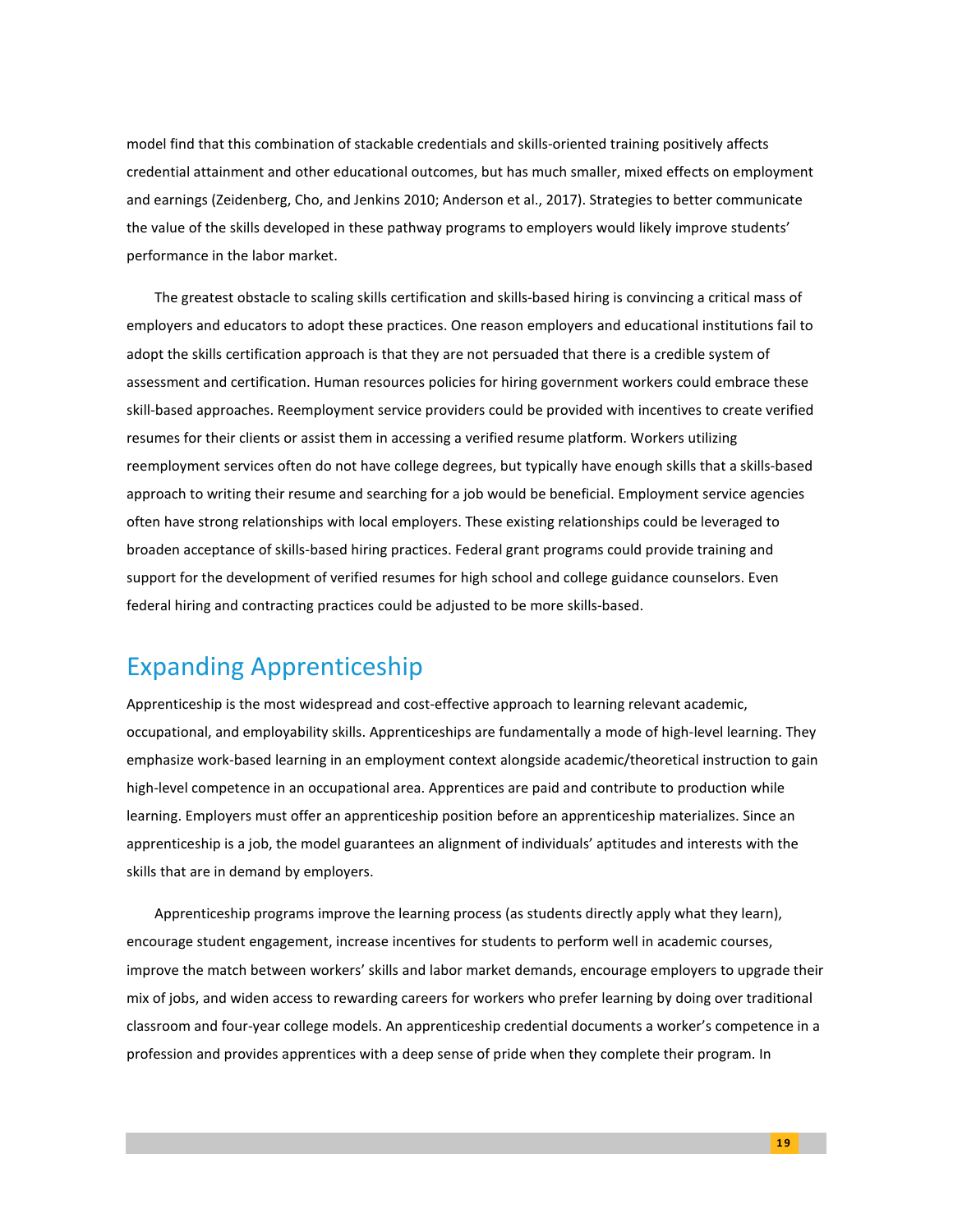Switzerland, where about 70 percent of each cohort goes through an apprenticeship, 95 percent of 25-yearolds have attained either a BA or gained an apprenticeship qualification.

Apprenticeships are distinctive in that they enhance both the worker (supply) side and the employer (demand) side of the labor market. On the supply side, the financial gains to apprenticeship are strikingly high. Studies of US programs indicate that apprentices do not sacrifice earnings during their education and training, and that their long-term earnings benefits exceed the gains to completing a degree at a community college (Hollenbeck 2008). Recent reports from the state of Washington indicate that the gains to earnings from apprenticeship programs far surpass the gains to all other alternatives (Washington State Workforce Training and Education Coordinating Board 2014). A broad study of apprenticeship in 10 US states also documents large and statistically significant earnings gains from participation in apprenticeship programs (Reed et al., 2012).

These results are consistent with many studies of apprenticeship training in Europe showing high rates of return for workers. Fersterer, Pischke, and Winter-Ebmer (2008) find that apprenticeship training raised wages for Austrian apprentices by about 4 percent per year of training. For workers completing a three- to four-year apprenticeship, post-apprenticeship wages were 12–16 percent higher than the wages of those who did not complete an apprenticeship.

Noneconomic outcomes are more difficult to quantify, but evidence from Europe suggests that vocational education and training in general is linked to higher confidence and self-esteem, improved health, higher citizen participation, and higher job satisfaction (Cedefop 2011). These relationships hold even after controlling for income. An Australian study found that quality apprenticeships improve mental health (Buchanan 2016).

On the demand side, employers can feel comfortable raising the skill requirements and the complexity of tasks that new hires are expected to accomplish, knowing that their apprenticeship programs will ensure an adequate supply of well-trained workers. Firms reap several additional advantages from their apprenticeship investments (Lerman 2014). They save significantly in the form of reduced recruitment and training costs, reduced errors in placing employees, and reduced costs when the demand for skilled workers cannot be quickly filled. Other benefits of apprenticeship for firms include reliable documentation of appropriate skills, increased worker productivity, higher morale, and a reduction in safety issues.

Another benefit to firms, rarely captured in studies, is the positive impact of apprenticeship on innovation. Well-trained workers are more likely to understand the complexities of a firm's production processes, and to identify and implement technological improvements, especially incremental innovations that improve existing products and processes. A study of German establishments documented this connection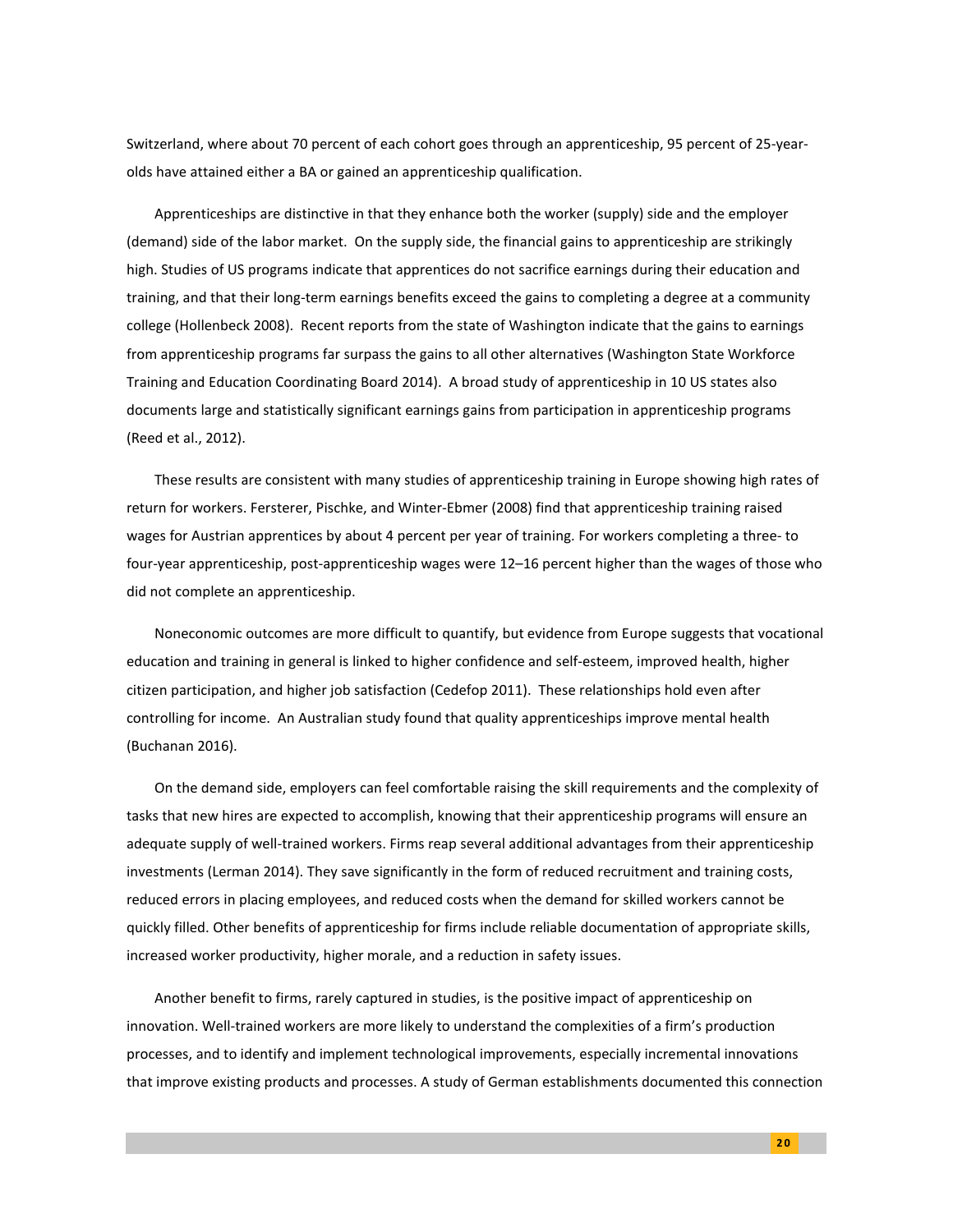and found a clear relationship between the extent of in-company training and subsequent innovation (Bauernschuster, Falck, and Heblich 2009).

Employers often achieve positive returns on their investments in apprenticeship. After reviewing several empirical studies, Muehlemann and Wolter (2014) conclude that:

in a well-functioning apprenticeship training system, a large share of training firms can recoup their training investments by the end of the training period. As training firms often succeed in retaining the most suitable apprentices, offering apprenticeships is an attractive strategy to recruit their future skilled work force. (p. 1)

In the United States, surveys of more than 900 employers indicate that the overwhelming majority believe their apprenticeship programs are valuable and produce net gains (Lerman, Eyster, and Chambers 2009). Nearly all sponsors reported that their apprenticeship program helps meet their skill demands. Eightyseven percent reported they would strongly recommend registered apprenticeships; an additional 11percent recommended apprenticeship with some reservations. A recent US study found 40–50 percent returns for two expensive apprenticeship programs (Helper, Noonan, Nicholson, and Langdon 2016).

Apprenticeships are also a useful tool for enhancing youth development. They integrate what young people learn in the classroom with their on-the-job experiences, which benefits hands-on, nontraditional learners. Early apprenticeships can help engage youth and build their identities (Halpern 2009). Youth who participate in apprenticeships early in their careers also benefit from a longer period of economic returns to training and a lower probability of developing bad work habits.

Apprentices work with adult mentors (Halpern 2009). These mentors and other supervisors not only teach occupational and employability skills, but also offer encouragement and guidance, provide immediate feedback on performance, and impose discipline. Unlike community colleges or high schools, where one counselor must guide hundreds of students, each mentor deals with only a few apprentices. Mentors are therefore able to be attentive to apprentices' specific interests and aptitudes and tailor their training accordingly.

A government role in expanding apprenticeship makes sense economically and socially. Like other public investments in career-focused education and training, apprenticeships lessen credit constraints for students, generate productivity gains not fully captured by students or firms, and lower the excess burdens and administrative costs of transfers. As a cost-effective method for subsidizing preparation for careers, apprenticeships lower political pressures to increase government funding for higher education and to impose market distortions (such as increasing the minimum wage). From a social perspective, apprenticeships are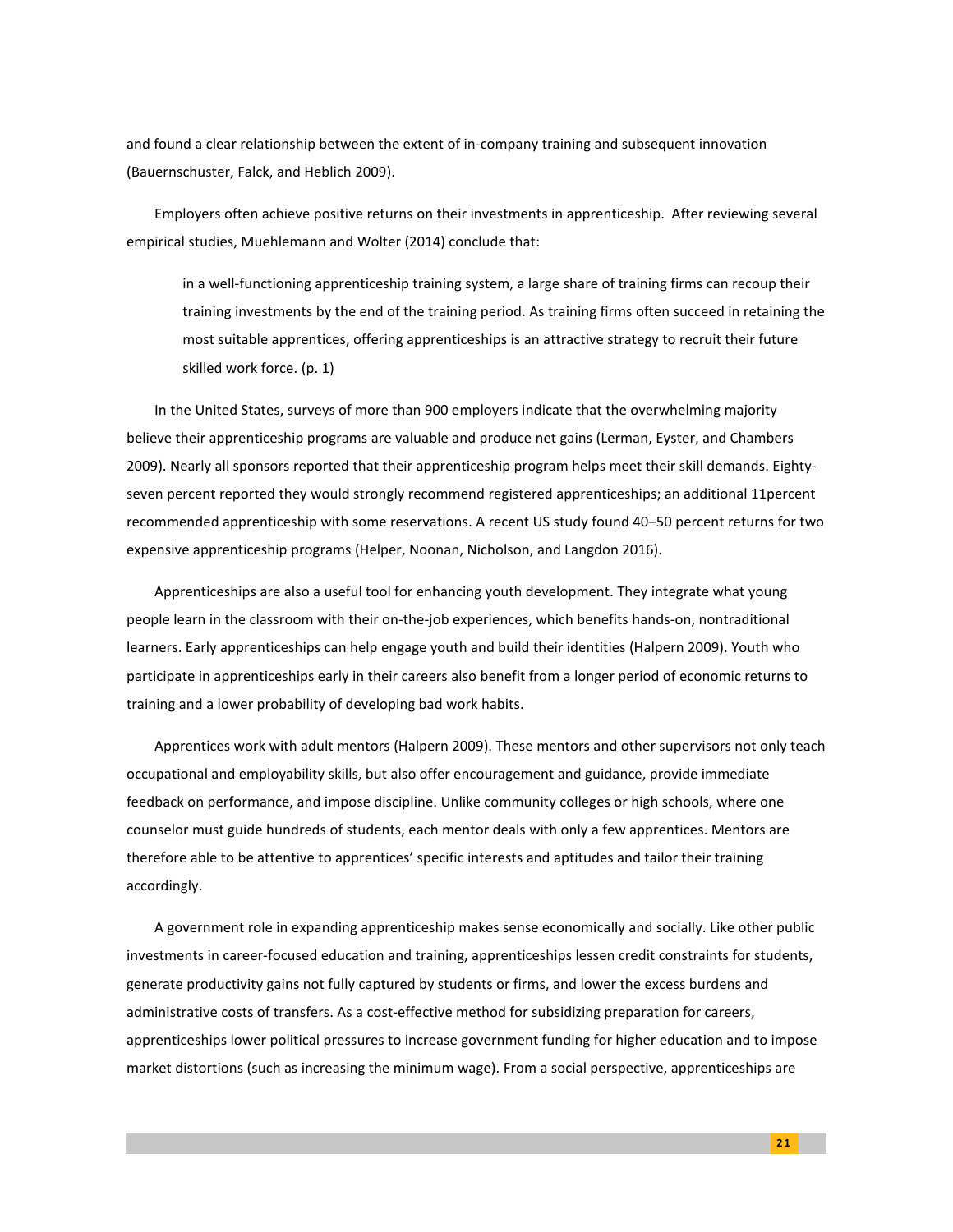likely to increase mobility and reduce inequality by improving career prospects for those who learn best by doing.

The experiences of Australia, Canada, and England demonstrate that scaling apprenticeship is possible. While none of these countries have the strong apprenticeship tradition seen in countries like Austria, Germany, or Switzerland, they have nonetheless developed significant programs. In fact, if apprenticeships as a share of the US labor force reached the levels already achieved in Australia, Canada, and England (on average), the US would attain over 4 million apprenticeships, about nine times the current number of registered apprenticeships in the civilian sector.

A high-quality apprenticeship system requires several elements, such as extensive direct marketing to employers, creating and maintaining occupational standards, and certifying quality. We focus on four policies that can be undertaken in the short run.

### Develop an Apprenticeship Brand

The federal and state governments should create a distinctive and quality brand. South Carolina chose to link apprenticeship with local pride by using "Apprenticeship Carolina" as its brand name. The government in Britain has now established a copyright for the term "Apprenticeship" so that employers cannot claim to offer an apprenticeship without meeting the terms of the established program.

Once a brand name has been selected, political officials, business leaders, and the media should highlight apprenticeship as a high-quality career option in all types of occupational areas. Videos of successful employers and apprentices should be widely featured. Establishing a brand requires persistence and marketing but does not require substantial annual costs.

# Establish a Public-Private Entity to Develop Occupational Frameworks

Occupational frameworks should reflect both employer needs and long-term skill requirements. Consensus frameworks are especially important if the public sector provides funding for the general skills component of apprenticeships (for example, for skills that have value outside the training firm). Employers rarely have the time to develop such frameworks, nor do all employers in the same industry always share a common vision. To ensure that American apprenticeship remains a quality brand and to simplify the implementation process,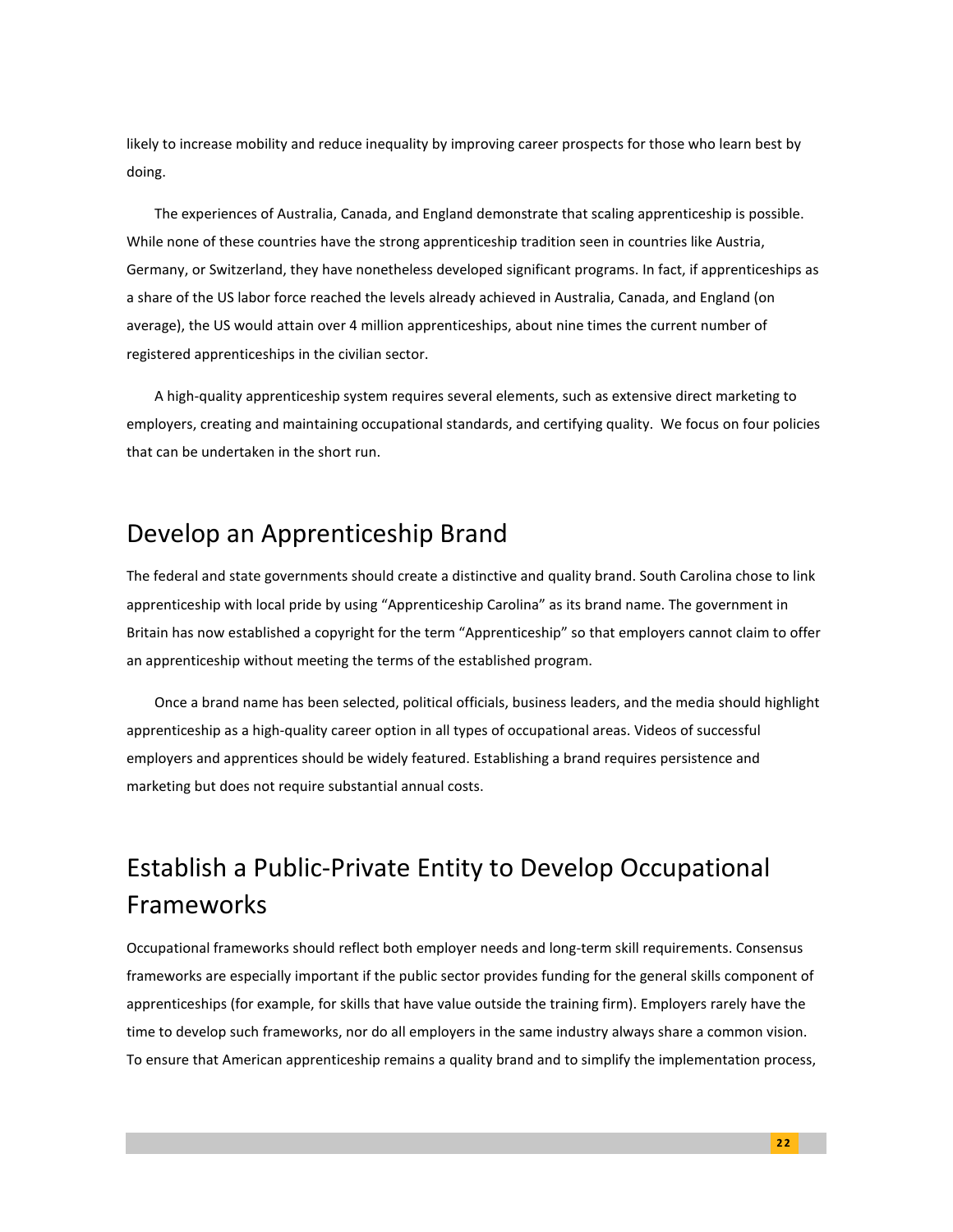Congress should establish the American Apprenticeship Standards Institute (AASI), which would be tasked with researching, creating, and updating apprenticeship competency frameworks for a broad range of occupations.

Working with industry associations and individual public and private employers, the AASI would produce frameworks with potential job titles, occupational pathways, certification and licensure requirements, salary ranges, and employment opportunities. The frameworks should be limited to no more than 500–600 occupations to avoid frameworks that are too narrow for mobility.

Each framework should describe the following:

- cross-cutting competencies, including personal effectiveness (such as reliability, initiative, interpersonal skills, and adaptability)
- academic competencies
- workplace competencies (such as planning, teamwork, scheduling, problem solving, and working with tools)

# Support for the Direct Marketing and Organizing of Apprenticeships

Branding and broad marketing will not suffice without a well-developed system for selling and organizing apprenticeships. This key task is often overlooked, especially where most employers are unfamiliar with apprenticeships and their value. Marketing apprenticeship as a partial solution to the talent management efforts of individual employers is not easy and typically requires several face-to-face encounters. Employers whose interest is piqued by an advertisement must have a resource they can access quickly and easily for more information about developing and implementing an apprenticeship program. Working with a company to organize apprenticeships requires determining the most suitable occupations, developing a plan to combine work-based and academic instruction, and filling out the forms and other materials required for registering apprenticeships.

The US government, again in partnership with industry, should establish incentives for intermediaries (private or public) to market directly to, and organize apprenticeships for employers. The incentives should be structured to ensure apprentices receive the appropriate training and work-based learning experiences and achieve high completion rates. Funding should go only to those intermediaries that stimulate apprenticeships that follow the official occupational frameworks.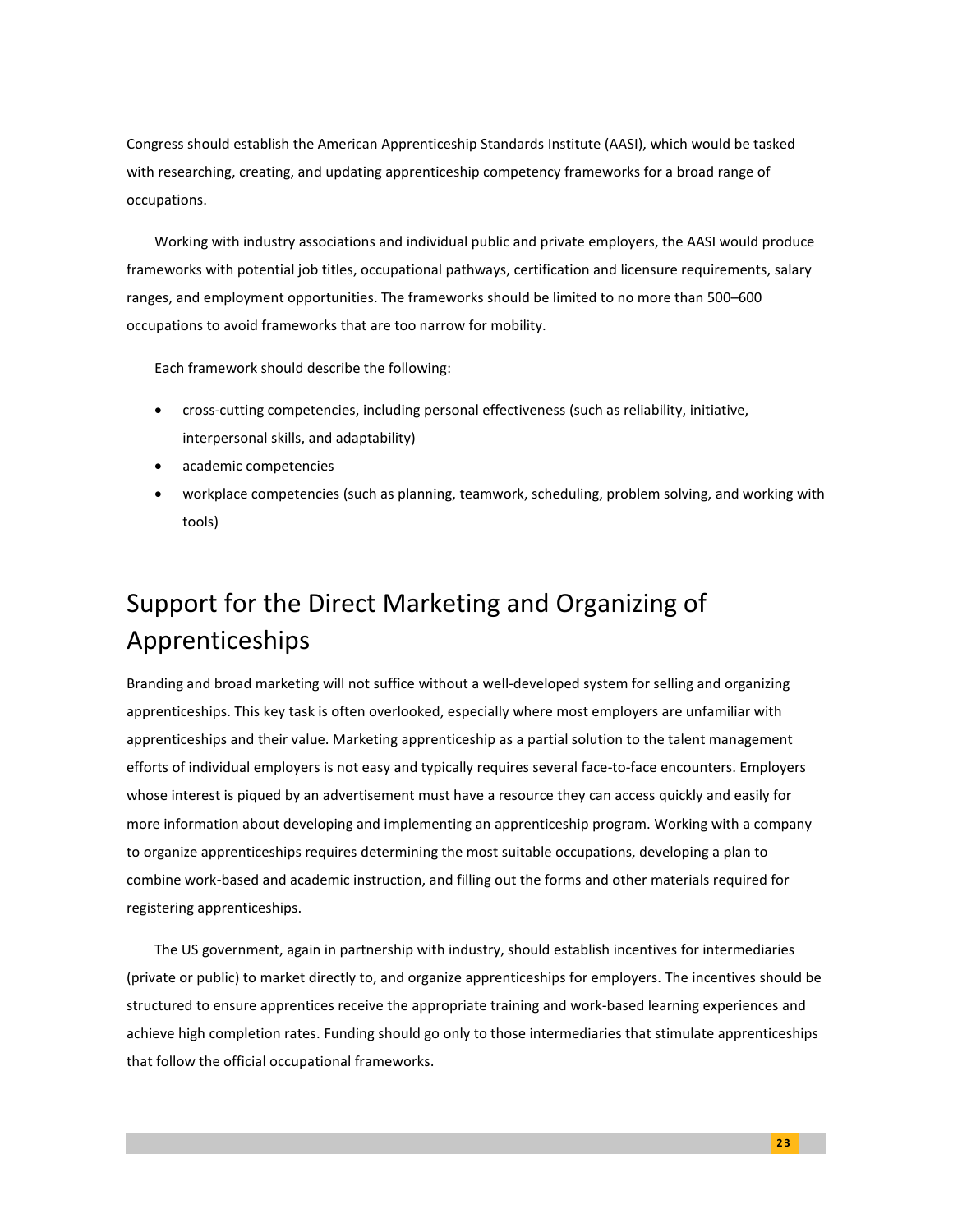Britain managed to scale apprenticeship scale from about 150,000 to over 850,000 in about 8 years, largely through the efforts of 850 employment and learning providers. Australia achieves high levels of apprenticeship partly through private, often nonprofit, Group Training Organizations.

Evidence suggests that effective marketing and organizing of apprenticeships could be achieved at a cost of about \$2,000 for each apprentice who completes the first 60 days of a program, along with an additional \$2,000 for each apprentice who completes the program in full. The payments could vary with the long-term returns to occupations. One reason for expecting modest per-apprentice costs is that once employers establish an apprenticeship program, most are likely to continue the program over time, with less effort by intermediaries. Assuming intermediaries stimulate half a million new apprenticeships a year, the initial costs of the incentives would total about \$1 billion. In equilibrium, if the intermediaries successfully generated 900,000 new participants and 675,000 completers a year, the costs of the incentives would reach about \$3.15 billion a year. Along with intermediary incentives, the federal government should establish an independent auditing system to assure program quality and to avoid fraud, thus increasing the credibility of the apprenticeship system.

A significant share of the long-term costs of apprenticeship programs will be borne by the employer in the form of apprentice wages and the costs of work-based training. The foregone earnings of apprentices will be modest since they will receive wages during their training. Firms, meanwhile, will recover a significant share of their costs during the apprenticeship itself. The costs to the government will come largely in the form of setup costs and contributions to off-job training.

At scale, the stock of apprentices in any given year would reach well over two million. Since about threefourths or more of the occupational and employability training for these apprentices would take place at worksites (at no public cost), full public support for the off-job training could be about \$8 billion, raising the overall costs to \$11.15 billion. For the sake of comparison, were these apprentices to attend community college full time instead, the costs for instruction and services would amount to at least \$32 billion a year. That is about three times the cost of the apprenticeship route. Moreover, some of the costs of off-job training would offset spending on community colleges and other training schemes. Over time, the costs of incentives to intermediaries could fall as employers adopted apprenticeships without intermediaries and intermediaries lowered their costs by gaining repeat business.

Federal, state, and local governments could show leadership and credibility by also creating apprenticeship positions in the public sector. Many state and local employees work in occupations that could be filled through apprenticeships, in positions in information technology, accounting, health care, administration of parks and courts, and security (including police and fire). Kentucky recently launched a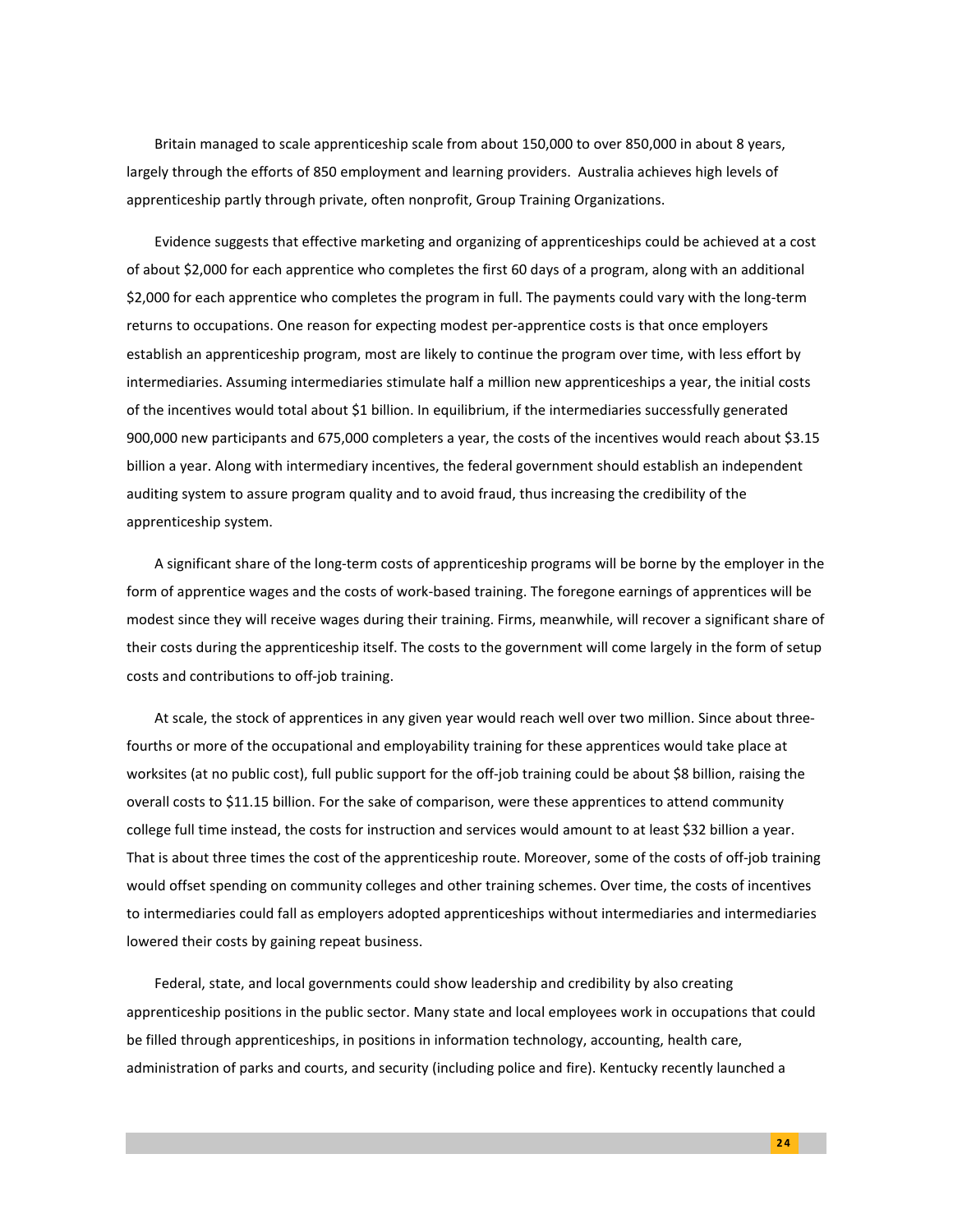program for social care apprenticeships. Such a step would be feasible and cost effective. Britain now requires government agencies to fill 2.3 percent of their jobs with apprentices.

## Use Existing Funding for Off-Job Training and Incentives

Theoretically, skills learned in the off-job courses related to apprenticeships can be applied not only to a current employer, but to many other employers. For this reason, the employer who provides the training will not necessarily recoup the benefits. But the worker will, and the government shares in these gains in the form of higher taxes and reduced transfers. Federal, state, and local governments already spend tens of billions of dollars on an array of education and training programs. The effectiveness of government dollars would be far higher if at least some of these funds were made available for off-job apprenticeship training. Encouraging this shift in priorities, however, will require detailed analysis of each funding source.

In some cases, government funds could be substituted directly for employer funding, while in other cases existing government training funds could be made accessible for apprenticeship. For example, the TAA program provides about \$740 million in funding to those who lose their jobs due to trade impacts. Participants receive support for training, often in a community college program, and cash income support in the form of extended unemployment insurance while training. TAA could be changed in ways that increase funding for the off-job training in apprenticeships and for organizations to sell and organize apprentice programs with employers. WIOA programs are already required to work with apprenticeship programs, but WIOA staff are ill equipped to help scale up apprenticeships. Some of WIOA's over \$3 billion could be directed toward the intermediary incentive program. Training WIOA business services staff to sell and organize apprenticeships could also defray some of the costs of the incentive program.

Some of the \$1.8 billion now allocated to Job Corps and YouthBuild could also be redirected to apprenticeship initiatives or made available to local program operators to market and organize apprenticeships. These two programs are expensive, cover only about 56,000 participants a year, and yield modest or no gains in earnings. Although apprenticeships have demonstrated far higher earnings gains than existing programs, including Job Corps and YouthBuild, any diversion of funds should be accompanied by a renewed effort to target disadvantaged youth for participation in apprenticeships.

Funding for the Carl D. Perkins Career and Technical Education Act of 2006 has supported career and technical education in high schools and colleges. Some of the \$1.7 billion annual outlays on the program could also subsidize the cost of off-job training for apprentices. Pell grant funding is another potential source of funding for apprenticeships. Currently, over half of Pell recipients are in public two-year or for-profit colleges,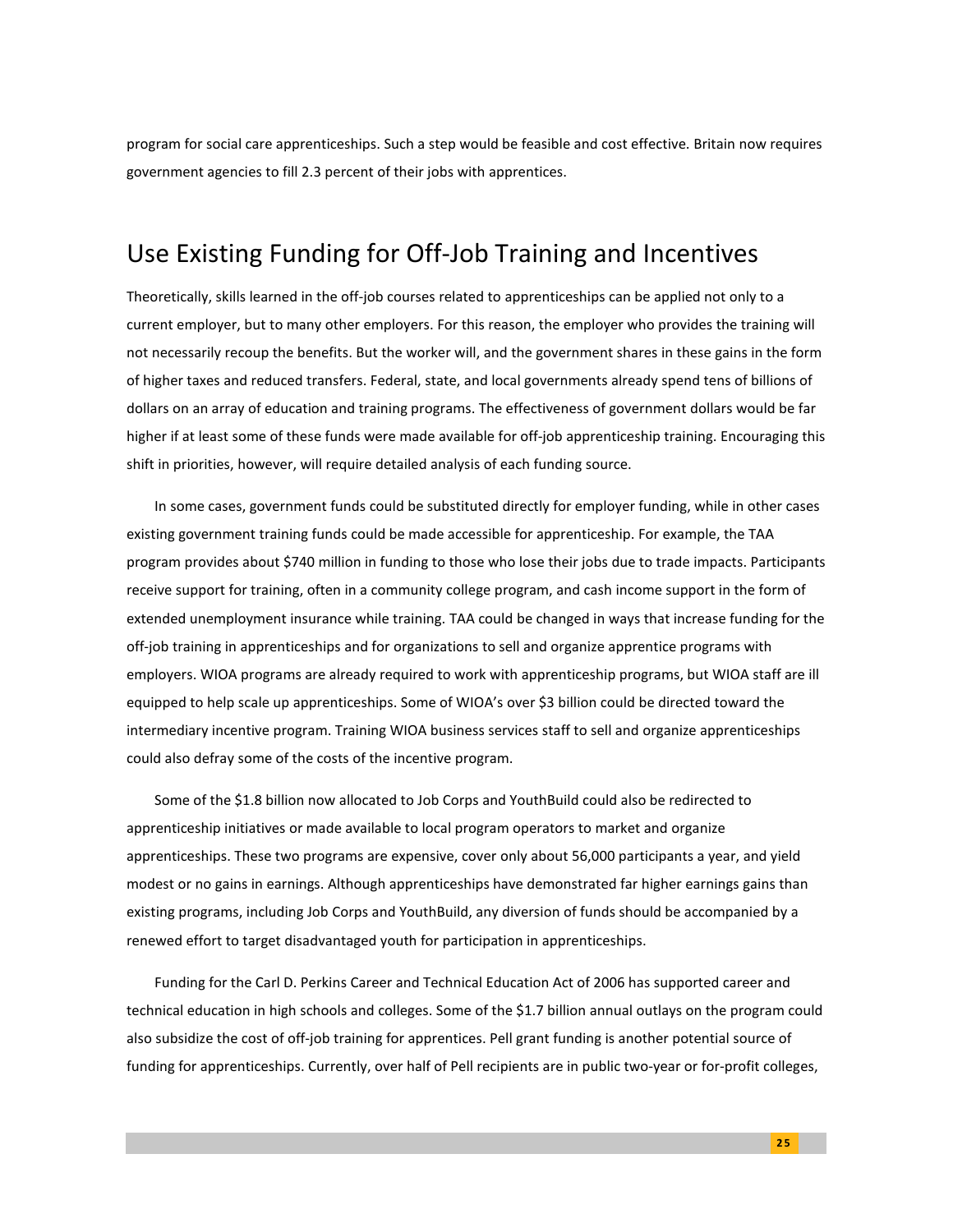often in career-focused education programs. Loan programs that are very costly to the federal government also support students in these programs. Helping students use Pell grants for apprenticeship would save significant sums and generate higher earnings gains. Although Pell grants are currently not well suited for apprenticeship, eligibility criteria could easily be modified to allow apprentices to use prorated Pell grants for the off-job component of their training.

State governments could encourage more apprenticeships with the use of their existing subsidies to community colleges. States commonly reimburse community colleges for some of the cost of a full-time equivalent (FTE) student. Suppose the reimbursement rate were 60 percent of the costs of a FTE but that much of the actual and accredited learning (say, 70 percent) for an occupation program took place at the work site in an apprenticeship. If the costs of the community college instruction fell to only 40 percent of the normal costs of a FTE, but the state continued the 60 percent subsidy, then colleges could provide the classroom component of apprenticeship at no cost to employers. They could use the remaining 20 percent to sell employers on, and help them organize, apprenticeships.

The GI Bill already provides housing benefits and wage subsidies for veterans in apprenticeships, but funding levels for college and university expenses are far higher than for apprenticeship. Offering up to onehalf of the GI Bill's per-recipient college benefit to reimburse employers for the off-job education and training when hiring a veteran into an apprenticeship program could be accomplished by amending the law. However, unless the liberalized uses of Pell grants and GI Bill benefits are linked with the intermediary incentive campaign to sell and organize apprenticeships, the take up by employers is likely to be limited.

Another way of financing the off-job education of apprentices is to link the intermediary incentive program with youth apprenticeships in high schools. Since high school CTE courses, and some college courses within high schools, are already an entitlement, the funds to complement work-based learning in apprenticeships would be readily available.

Policymakers should consider starting such a policy at "career academies"—schools within high schools that have an industry or occupational focus—and at regional career and technical education (CTE) centers. Over 7,000 career academies operate in the United States in fields ranging from health and finance to travel and construction. Career academies and CTE schools already include classroom-related instruction and sometimes work with employers to develop internships. Because a serious apprenticeship involves learning skills at the workplace, at the employer's expense, these school-based apprenticeship programs could reduce the costs of teachers relative to a full-time student. For example, if a student spent two and a half days a week (or 50 percent of their time) in a paid apprenticeship, the school should be able to save at least 15–30 percent of the costs of educating a traditional, full-time student. Those are big numbers, as anyone familiar with this

**2 6**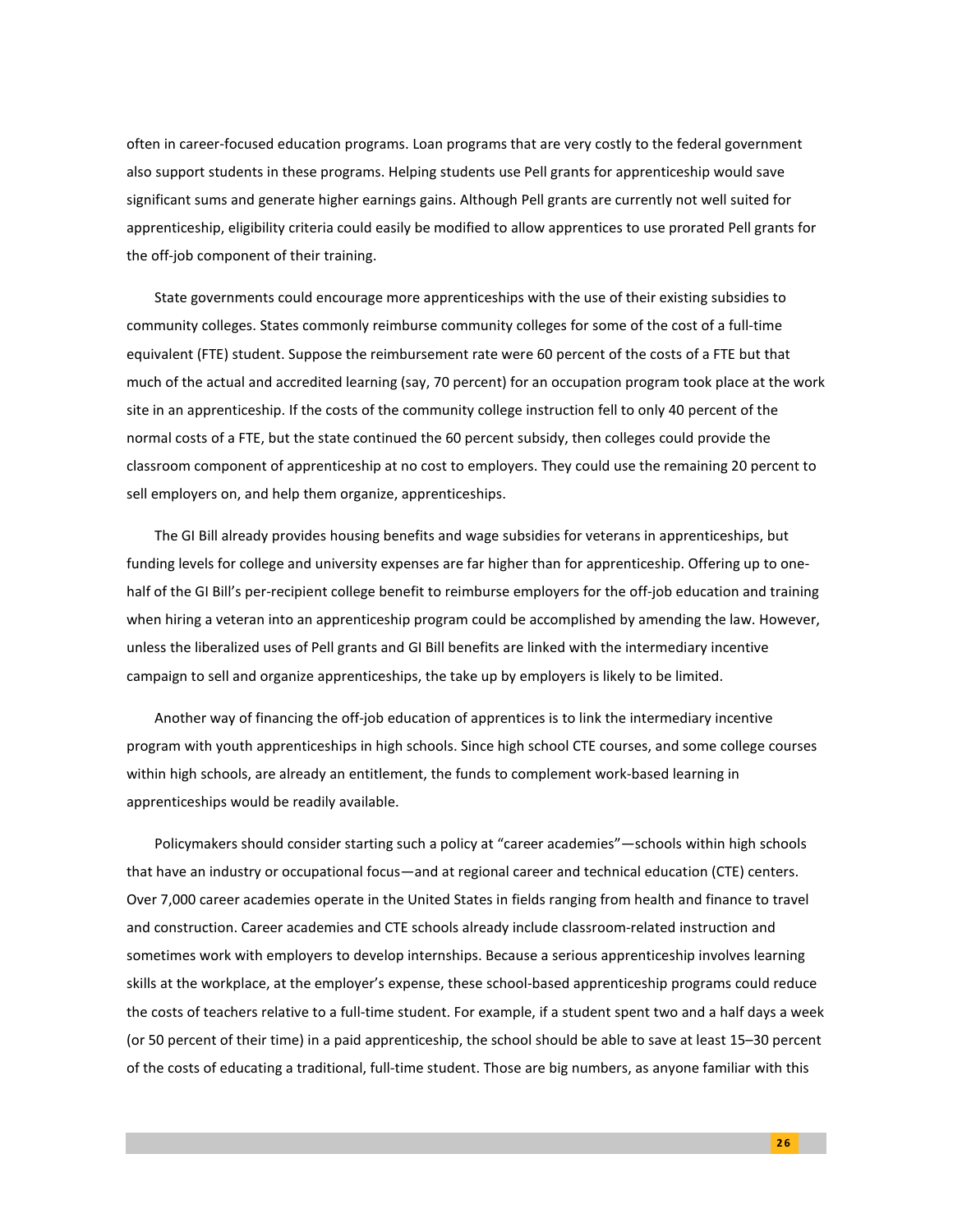professional niche knows. Applying these funds to selling and organizing apprenticeships should allow the career academy or CTE program to stimulate employers to provide apprenticeship slots.

# **Conclusion**

High and rising federal debt is set to impose serious burdens on living standards and economic growth in the future, as expenditures continue to outpace revenues. Investing in worker productivity is one strategy for reducing the federal deficit by increasing revenues and reducing workers' reliance on the safety net. All types of workers can benefit from training investments to improve skills and therefore productivity, but entry-level, low-skill, and disconnected workers are poorly served by the current degree-focused education and training system.

We have outlined a three-pronged approach to improving worker productivity through maximizing worker training. The first approach is to improve access to in-demand training through better information, technology, and targeted funding. This set of strategies would allow workers to better select training opportunities that meet employer needs and match their skills, thus reducing waste of time and money. Access would be improved by using technology to provide modes of learning that make sense for workers in different situations across the life cycle, such as online learning. Finally, alternate funding strategies, including increasing employer investments, could increase training access.

A second approach is to promote a culture of skills certification and skills-based hiring in contrast to the existing system's overreliance on college degrees. Promising skills-based strategies include the verified resume, career pathways with stackable credentials, and competency-based education. The third approach is to scale registered apprenticeship, an employer-driven training model with an evidence-based track record of raising workers' productivity and wage while creating value for employers. The most important obstacle to scaling apprenticeship is persuading employers to offer sufficient apprenticeship slots to meet workers' demand for training. To accomplish this, the federal government can continue to invest in the development of occupational frameworks, the marketing of apprenticeship to employers, and the development of intermediaries to organize and promote apprenticeship.

If these policy changes are to be successful in reducing the federal deficit, they need to be able to deliver their deficit-reduction benefits without substantially increasing expenditures. Although the policies proposed for scaling registered apprenticeship would have a gross cost in federal expenditures (as much as \$11.15 billion per year for two million apprenticeships), the impact on the deficit could be minimized by shifting other spending on education and training towards apprenticeship, particularly for programs in which evaluation evidence shows weak impacts on participants. Moreover, apprenticeships are far less expensive than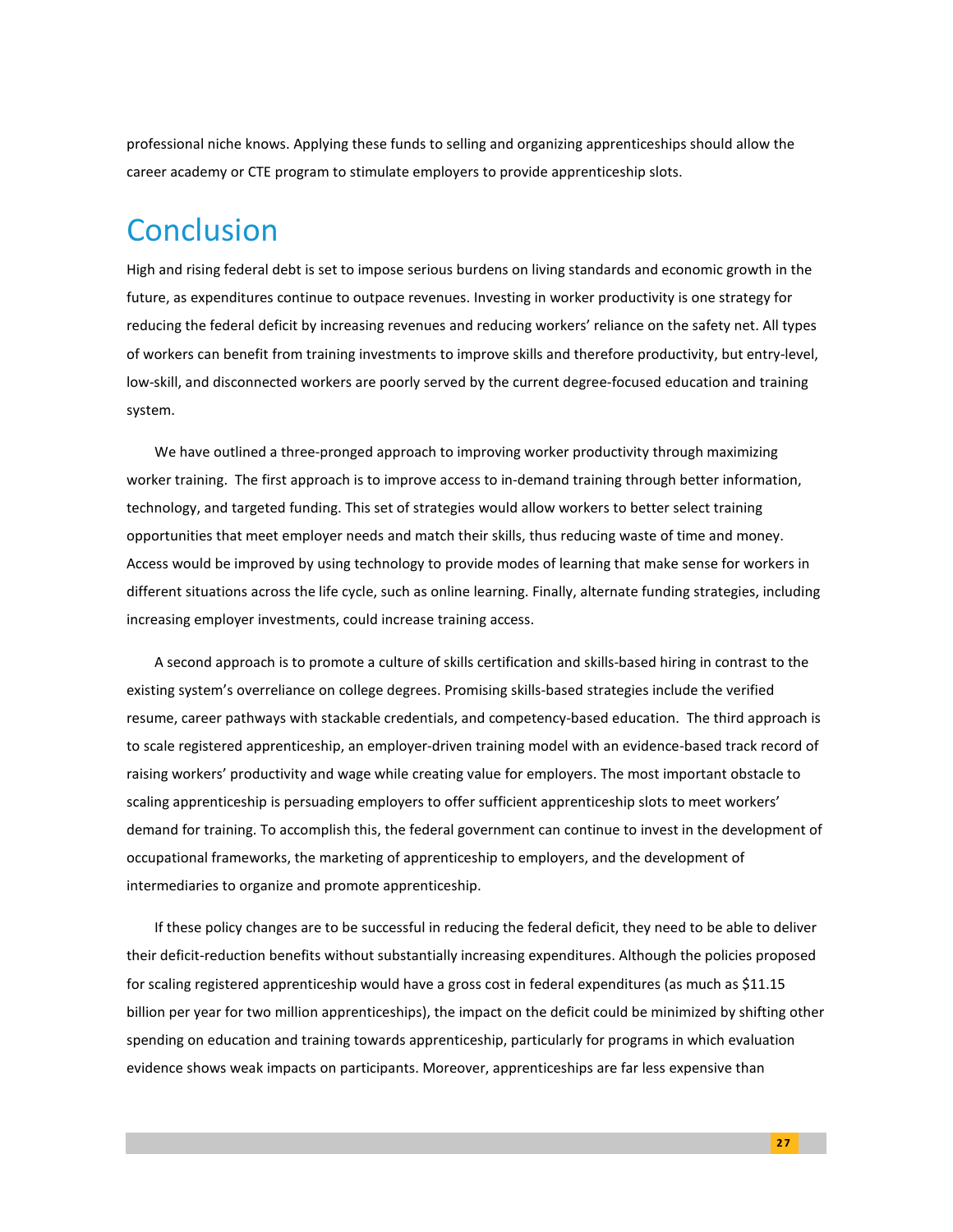community college training; the overall cost of educating two million students in community colleges amounts to approximately \$32 billion per year. Much of the cost of registered apprenticeship is borne by employers, not the federal government, which also relieves budget pressures. Helper and colleagues (2016) found that US employers that sponsor apprenticeship programs experience high rates of return as apprentices contribute to production, returns that justify employer outlays on training.

Cultivating a skills-based hiring culture and promoting training access can be supported by federal expenditures either for direct support of career pathway programs or incentives to design and promote competency-based educational programs. However, these changes in employer practices will come about through changes in the culture of hiring and a broader acceptance of skills-based education and training. The federal government can take the lead in moving toward the shift in hiring culture by creating frameworks for skills-based education and training, providing seed money or incentives, and altering its own hiring practices. Changes such as lifelong learning accounts or the tax reporting or treatment of employer investments in training, would not require large additional federal outlays or programming. Incorporating promising approaches like integrated career pathway models or competency-based education into already existing funding streams for education and training can improve training effectiveness and worker productivity without changing existing expenditure levels.

Employers are already the largest funders of training in the US, and most worker training occurs on the job. The federal government should look for opportunities to support and facilitate this approach to education and training by offering incentives for appropriate innovations that can transform our systems to better meet future employer and worker needs.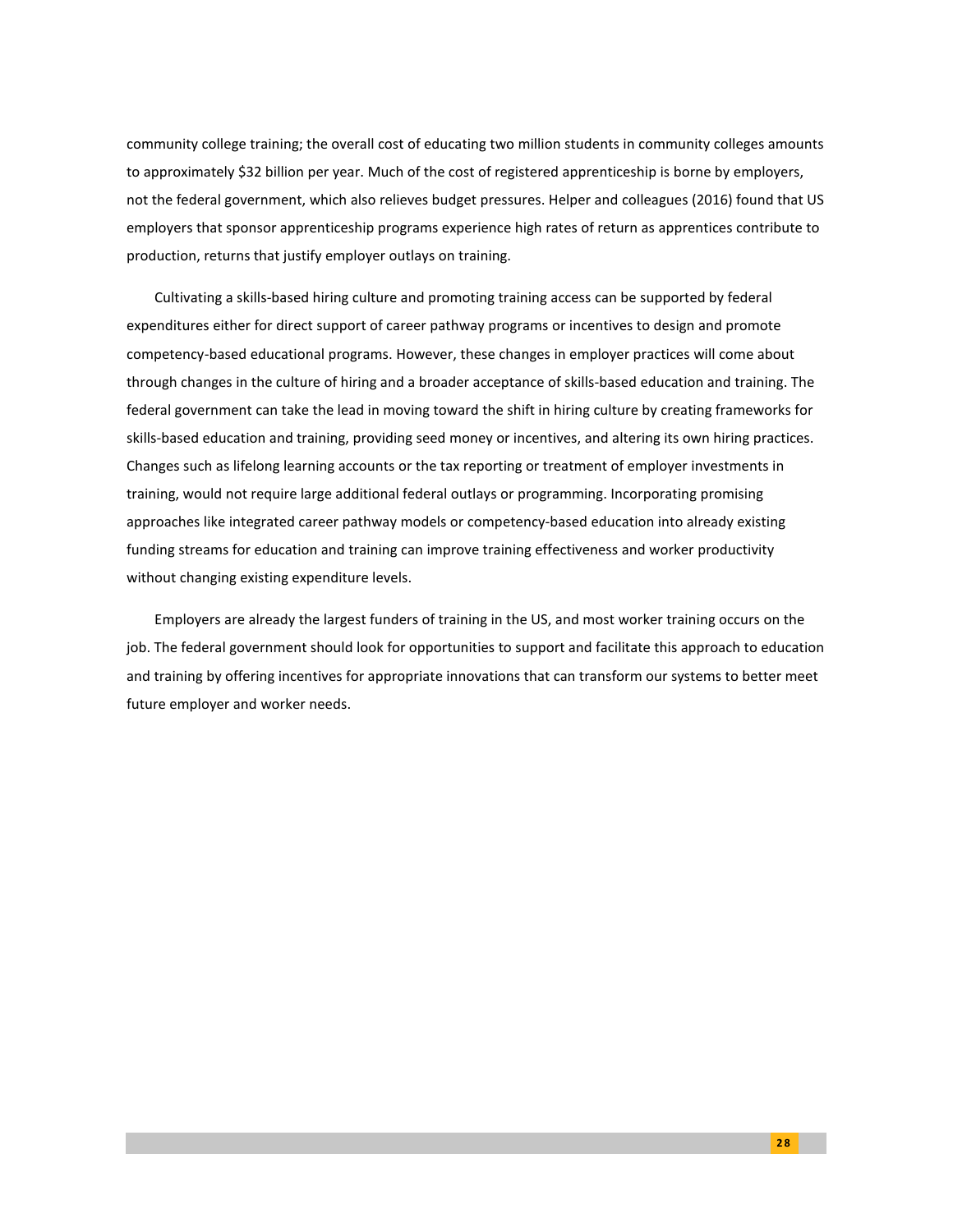#### *References*

- Abraham, K. and Kearney, M. (2018). Explaining the Decline in the U.S. Employment-to-Population Ratio: A Review of the Evidence (NBER Working Paper 24333). Retrieved from National Bureau of Economic Research website: http://www.nber.org/papers/w24333
- Acemoglu, D., and J-S. Pischke. 2000. "Certification of training and training outcomes." *European Economic Review*. 44(4–6): 917–927.
- Adams, G., S. Spaulding, C. Heller. 2015. Bridging the Gap: Exploring the Intersection of Workforce Development and Child Care. Washington, DC: Urban Institute. [https://www.urban.org/research/publication/bridging](https://www.urban.org/research/publication/bridging-gap)[gap](https://www.urban.org/research/publication/bridging-gap)
- American Society for Training and Development.2013. State of the Industry. Alexandria, VA: ASTD. <https://www.td.org/insights/1642-billion-spent-on-training-and-development-by-us-companies>
- Anderson, L. 2018. "Competency based education: recent policy trends." *The Journal of Competency Based Education*. 3(1).
- Autor, D. H. "Skills, Education, and the Rise of Earnings Inequality Among the 'Other 99 Percent.'" 2014. *Science* 344, no. 6186): 843–851.
- Barnow, B. S., and Smith, J. 2015. "Employment and training programs." In Economics of Means-Tested Transfer Programs in the United States, Volume 2 (pp. 127-234). Chicago, IL: University of Chicago Press.
- Barrett, A., and O'Connell, P. J. 2001. "Does training generally work? The returns to in-company training." *Industrial and Labor Relations Review*, 54(3), 647–662.
- Bassi, L., and McMurrer, D. 2004. "How's your return on people?" *Harvard Business Review*, 82(3), 18–18.
- Bauernschuster, S., Falck, O., and Heblich, S. 2009. "Training and innovation." *Journal of Human Capital*, 3(4), 323– 353.
- Baum, S. 2016. Student Debt: Rhetoric and Realities of Higher Education Financing. New York, NY: Springer.
- Bettinger, E., Fox, L., Loeb, S., and Taylor, E. 2015. Changing Distributions: How Online College Classes Alter Student and Professor Performance. (CEPA Working Paper No.15–10). Retrieved from Stanford Center for Education Policy Analysis[: http://cepa.stanford.edu/wp15-10](http://cepa.stanford.edu/wp15-10)
- Bureau of Labor Statistics. 2016. "Occupational projections and worker characteristics", <https://www.bls.gov/emp/tables/occupational-projections-and-characteristics.htm>
- Buchanan, J., Raffaele, C., Glozier, N., and Kanagaratnam, A. 2016. "Beyond Mentoring: Social Support Structures for Young Australian Carpentry Apprentices." National Centre for Vocational Education Research (NCVER).
- Caplan, B. 2018. The case against education: Why the education system is a waste of time and money. Princeton, NJ: Princeton University Press.
- Cappelli P. 2004." Why do employers pay for college?" *Journal of Econometrics*.121(1–2):213–241.
- CEDEFOP. 2011. The Impact of Vocational Education and Training on Company Performance. Publications Office of the European Union, Luxembourg.
- Community College Research Center. 2015."What We Know about Guided Pathways," Research Overview.New York: Community College Research Center, Teachers College, Columbia University). [http://ccrc.tc.columbia.edu/media/k2/attachments/What-We-Know-Guided-Pathways.pdf.](http://ccrc.tc.columbia.edu/media/k2/attachments/What-We-Know-Guided-Pathways.pdf)
- Concord Coalition. 2018. "A Troubling Trend in Federal Investment Spending." Washington D.C.: Concord Coalition.
- Congressional Budget Office. 2019. The Budget and Economic Outlook: 2019–2029. <https://www.cbo.gov/system/files/2019-03/54918-Outlook-3.pdf>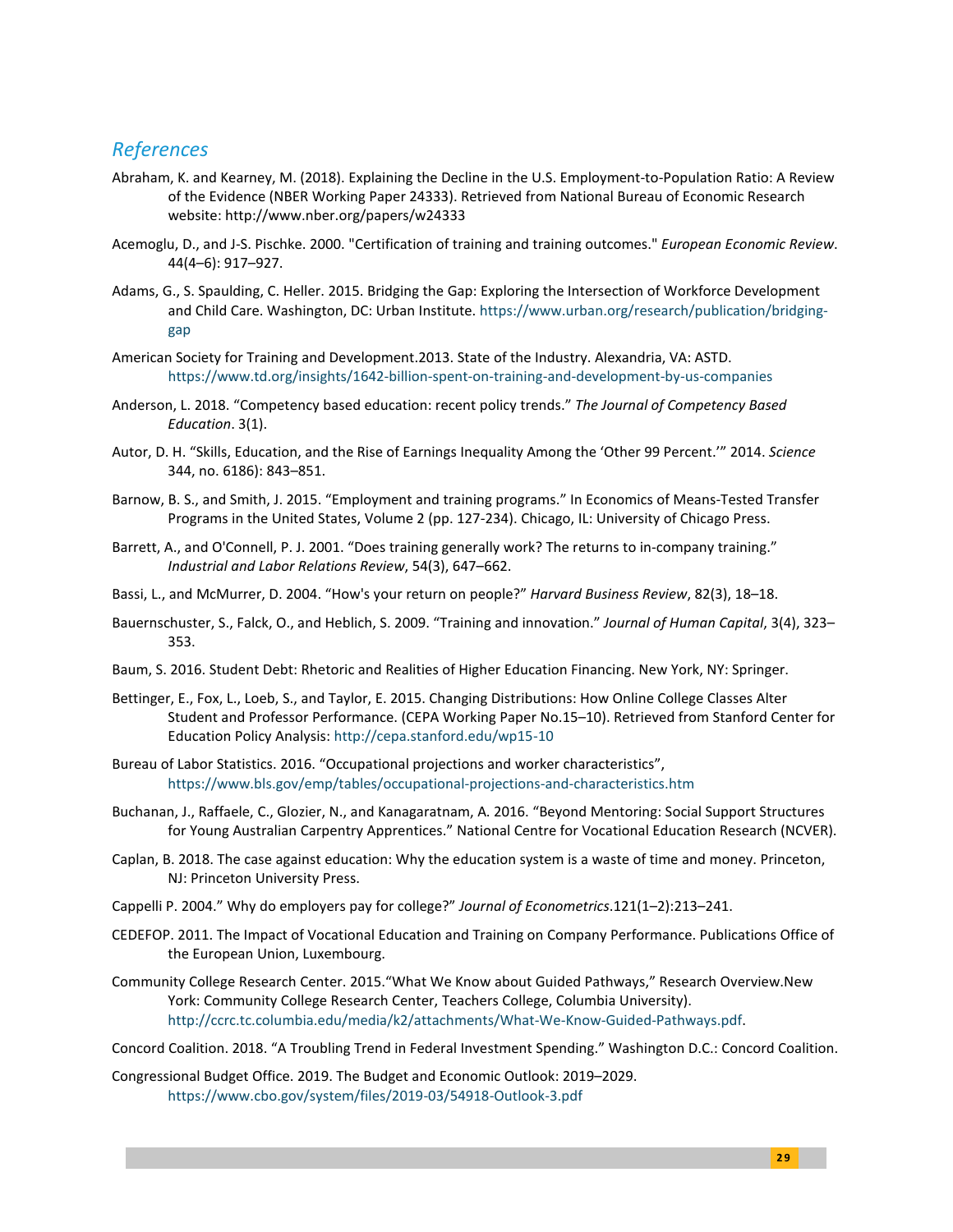- Craig, R. 2019. "America's Skills Gap: Why it's Real, And Why It Matters." Progressive Policy Institute. [https://www.progressivepolicy.org/issues/regulatory-reform/americas-skills-gap-why-its-real-and-why-it](https://www.progressivepolicy.org/issues/regulatory-reform/americas-skills-gap-why-its-real-and-why-it-matters/)[matters/](https://www.progressivepolicy.org/issues/regulatory-reform/americas-skills-gap-why-its-real-and-why-it-matters/)
- Eyster, L., T. Anderson, R. Lerman, D. Kuehn, B. Barnow, M. Conway, R. Jain, and M. Montes. 2018. "Findings from the Accelerating Opportunity Evaluation." Washington, DC: The Urban Institute.
- Fein, D. and Hamadyk, J. 2018. "Bridging the Opportunity Divide for Low-Income Youth: Implementation and Early Impacts of the Year Up Program." OPRE Report #2018–65, Washington, DC: Office of Planning, Research, and Evaluation, Administration for Children and Families, U.S. Department of Health and Human Services.
- Festerer, J., J. S. Pischke and R. Winter-Ebmer. 2008. "Returns to apprenticeship training in Austria: evidence from failed firms." *Scandinavian Journal of Economics* 110(4): 733–73.
- Fitzpayne, A. and E. Pollack. 2018. "Lifelong Learning and Training Accounts helping workers adapt and succeed in a changing economy." Aspen Institute Future of Work Initiative Issue Brief. (Washington, DC: Aspen Institute). [https://assets.aspeninstitute.org/content/uploads/2018/05/Lifelong-Learning-and-Training-](https://assets.aspeninstitute.org/content/uploads/2018/05/Lifelong-Learning-and-Training-Accounts-Issue-Brief.pdf)[Accounts-Issue-Brief.pdf](https://assets.aspeninstitute.org/content/uploads/2018/05/Lifelong-Learning-and-Training-Accounts-Issue-Brief.pdf)
- Fortson, K., D. Rotz, P. Burkander, A. Mastri, P. Schochet, L. Rosenberg, S. McConnell, R. D'Amico. 2017. "Providing Public Workforce Services to Job Seekers: 30-Month Impact Findings on the WIA Adult and Dislocated Worker Programs." Washington, DC: Mathematica Policy Research.
- Fuller, J. B., and Raman, M. 2017. "Dismissed by Degrees: How Degree Inflation is Undermining US Competitiveness and Hurting America's Middle Class." Accenture, Grads of Life, Harvard Business School.
- Giffi, C., Dollar, B., Gangula, B., and Rodriguez, M. D. 2015. "American Manufacturing Competitiveness and the Looming Skills Gap." *Deloitte Review*, (16), 95–113.
- Guvenen, F. 2018. "Stagnation in Lifetime Incomes: An Overview of Trends and Potential Causes." In J. Shambaugh and R. Nunn (Eds.), *Revitalizing Wage Growth*. Washington, D.C.: The Hamilton Project, Brookings Institution.
- Halpern, R. 2009. "The Means to Grow up. Reinventing Apprenticeship as a Developmental Support in Adolescence." Abingdon, UK: Routledge.
- Hansson, B. 2007. "Company-based determinants of training and the impact of training on company performance." *Personnel Review*. 36(2), 311–331.
- Harrison, L. 2018. "Blockchain technology powering 'digital diplomas'" ABC News.
- Heckman, J. J., Humphries, J. E., and Kautz, T. (Eds.). 2014. The Myth of Achievement Tests: The GED and the Role of Character in American Life. Chicago, IL: University of Chicago Press.
- Helper, S., Noonan, R., Nicholson, J. R., and Langdon, D. 2016. "The Benefits and Costs of Apprenticeships: A Business Perspective." US Department of Commerce.
- Hendra, R., D. Greenberg, G. Hamilton, A. Oppenheim, A. Pennington, K. Schaberg, and B. Tessler. 2016. *Encouraging Evidence on a Sector-Focused Advancement Strategy: Two-Year Impacts from the WorkAdvance Demonstration.* New York, NY: MDRC
- Hiler, T. and W. Whistle. 2017. "GE by the Numbers: How Students Fared at Programs Covered Under the Gainful Employment Rule." Washington, DC: Third Way[. https://www.thirdway.org/memo/ge-by-the-numbers](https://www.thirdway.org/memo/ge-by-the-numbers-how-students-fared-at-programs-covered-under-the-gainful-employment-rule)[how-students-fared-at-programs-covered-under-the-gainful-employment-rule](https://www.thirdway.org/memo/ge-by-the-numbers-how-students-fared-at-programs-covered-under-the-gainful-employment-rule)
- Hollenbeck, K. 2008. "State Use of Workforce System Net Impact Estimates and Rates of Return." Paper presented at the Association for Public Policy Analysis and Management (APPAM) Conference, Los Angeles, CA. Retrieved from <http://research.upjohn.org/confpapers/1>
- Hollenbeck, K., and Huang, W. J. 2016. "Net Impact and Benefit-Cost Estimates of the Workforce Development System in Washington State."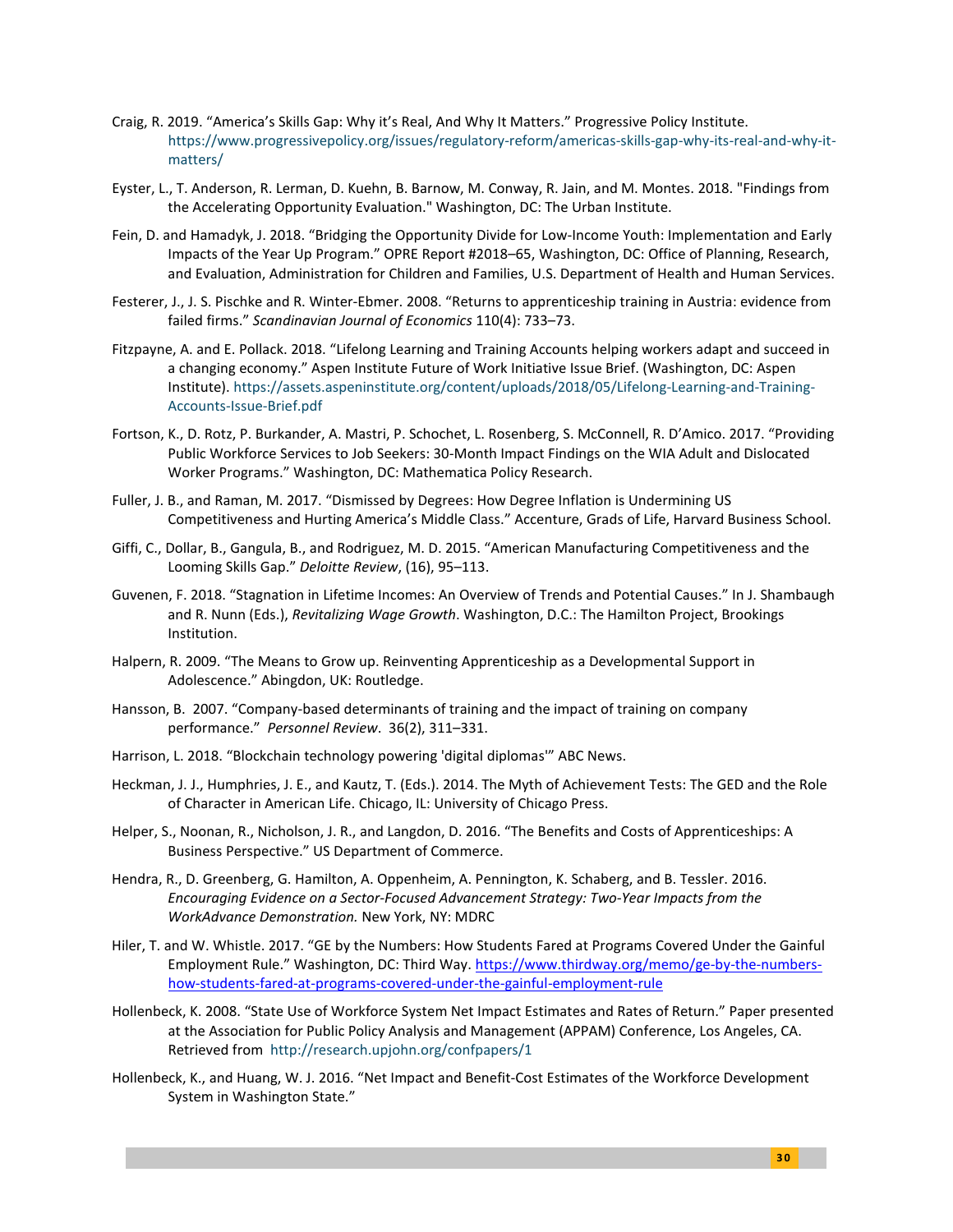- International Organization of Standards. 2018. ISO 30414:2018 Human resource management -- Guidelines for internal and external human capital reporting.<https://www.iso.org/standard/69338.html>
- Jaggars, S. 2011. Online Learning: Does It Help Low-Income and Underprepared Students? Community College Research Center Working Paper No. 26. [https://ccrc.tc.columbia.edu/media/k2/attachments/online](https://ccrc.tc.columbia.edu/media/k2/attachments/online-learning-help-students.pdf)[learning-help-students.pdf](https://ccrc.tc.columbia.edu/media/k2/attachments/online-learning-help-students.pdf)
- Klein-Collins, R. 2010. "Fueling the Race to Postsecondary Success: A 48-Institution Study of Prior Learning Assessment and Adult Student Outcomes." Council for Adult and Experiential Learning (NJ1).
- Kuehn, D., and Hecker, I. 2018. "How Do Workers Think about the Relationship between Their Job and Their Degree?" Washington, DC: The Urban Institute.
- Leasure, P., and Stevens Andersen, T. 2016. "The effectiveness of certificates of relief as collateral consequence relief mechanisms: An experimental study." *Yale Law and Policy Review*, Vol. 35, No. 11,.
- Lennon, C. and S. Steinberg. 2018. "From Want Ads to Mobile Apps: Realizing the Promise of Technology in Labor Market Matching." In *Investing in America's Workforce: Improving Outcomes for Workers and Employers* (Anderson, Greene, Prince, Van Horn, eds.) Kalamazoo, MI: W.E. Upjohn Institute for Employment Research.
- Lerman, R. 2013. Are employability skills learned in US youth education and training programs? *IZA Journal of Labor Policy*, 2(1), 6.
- Lerman, R. 2014. "Do firms benefit from apprenticeship investments? Why spending on occupational skills can yield economic returns to employers." IZA World of Labor, Institute for the Study of Labor, Bonn, Germany.
- Lerman, R. 2015. "Are Employers Providing Enough Training? Theory, Evidence and Policy Implications." National Academy of Sciences.

[http://sites.nationalacademies.org/cs/groups/pgasite/documents/webpage/pga\\_168146.pdf.](http://sites.nationalacademies.org/cs/groups/pgasite/documents/webpage/pga_168146.pdf) 

- Lerman, R.. 2017. "Why Firms Do and Don't Offer Apprenticeship" in Vocational Education and Training in Times of Economic Crisis: Lessons from Around the World. (Matthias Pilz, ed.). Springer. pp305–320.
- Lerman, R., Eyster, L., and Chambers, K. 2009. "The Benefits and Challenges of Registered Apprenticeship: The Sponsors' Perspective." Washington, DC: US Department of Labor. Retrieved from http://www.urban.org/UploadedPDF/411907 registered apprenticeship.pdf
- Lerman, R., Kramer, F., and Pedroza, J. 2008. "Retrospective on Registered Apprenticeship: A Review of Program Initiatives and Their Policy Implications: A Report to the Office of Apprenticeship, US Department of Labor." Washington, DC: Urban Institute.
- Lerman, R., Hanson, D., Dobson, C., Tanamor, M., and Blatt, L. 2015. "The United Services Military Apprenticeship Program (USMAP): Implementation study and feasibility of an impact study." Washington, DC: Urban Institute.
- Manyika, J., S. Lund, M. Chui, J. Bughin, J. Woetzel, P. Batra, R. Ko, and S. Sanghvi. 2017. "Jobs Lost, Jobs Gained: What the Future of Work Will Mean for Jobs, Skills, and Wages." Washington, DC: McKinsey Global Institute[. https://www.mckinsey.com/featured-insights/future-of](https://www.mckinsey.com/featured-insights/future-of-organizations-and-work/jobs-lost-jobs-gained-what-the-future-of-work-will-mean-for-jobs-skills-and-wages)[organizations-and-work/jobs-lost-jobs-gained-what-the-future-of-work-will-mean-for-jobs-skills](https://www.mckinsey.com/featured-insights/future-of-organizations-and-work/jobs-lost-jobs-gained-what-the-future-of-work-will-mean-for-jobs-skills-and-wages)[and-wages.](https://www.mckinsey.com/featured-insights/future-of-organizations-and-work/jobs-lost-jobs-gained-what-the-future-of-work-will-mean-for-jobs-skills-and-wages)
- Mikelson, K. and D. Nightingale. 2004. "Estimating Public and Private Expenditures on Occupational Training in the United States." Washington, DC: United States Department of Labor.
- Muehlemann, S. and Wolter, S.C. 2014. "Return on Investment of Apprenticeship Systems for Enterprises: Evidence from Cost-Benefit Analyses." *IZA Journal of Labor Policy*. Retrieved from http://www.izajolp.com/content/3/1/25